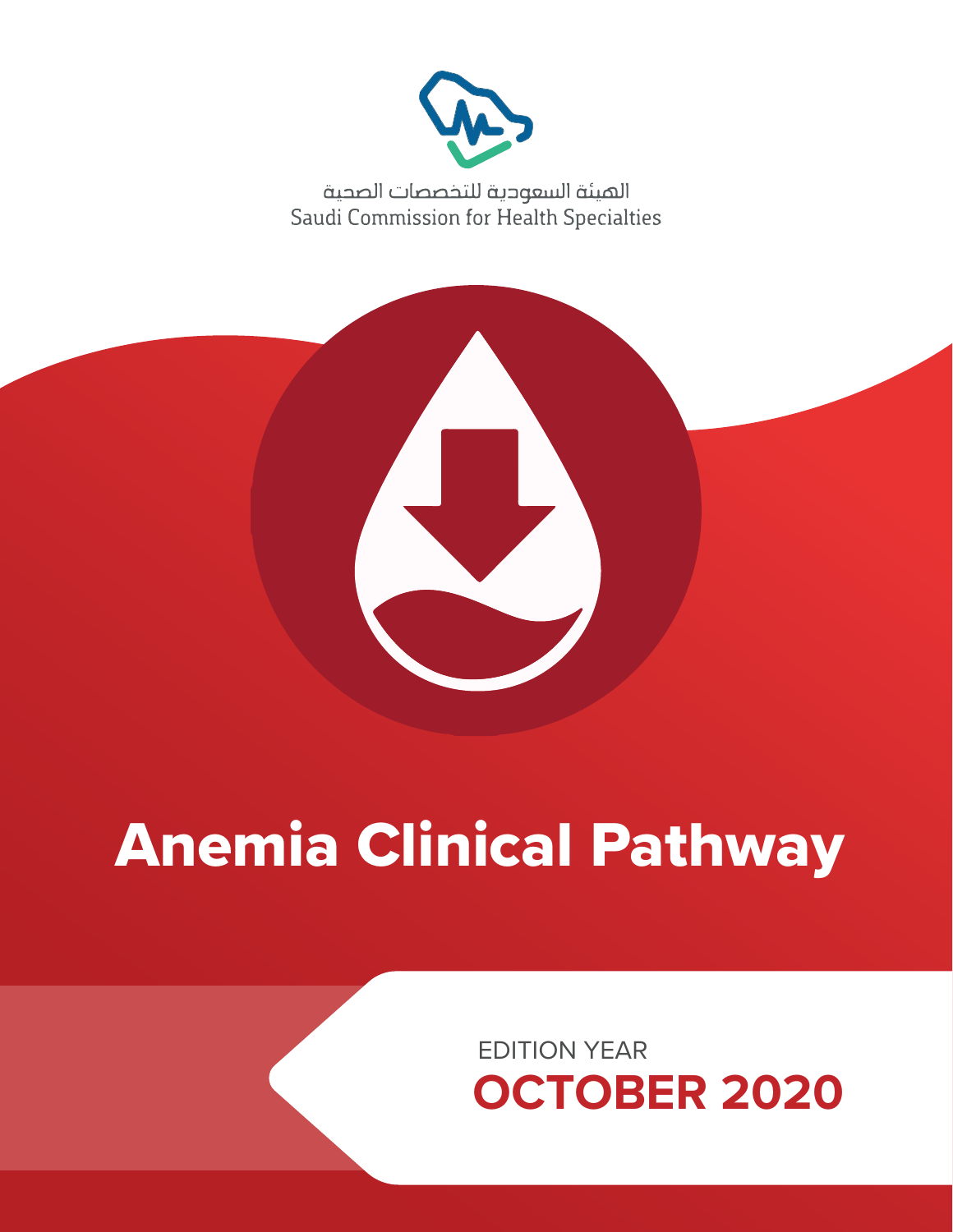# OCTOBER 2020 **EDITION NUMBER: 01**

# **CONTRIBUTORS**

# **PREPARATION**

# **Scientific Group**

Othman Ayoub, MD; Feras Alfraih, MD; Osama Khoja, MD; and Amal Albeihany, MD

## **Reviewed by:**

Abdulkareem Al Momen, MD; Tarek Owaidah, MD; Ashraf Warsi, MD; and Mohammed Al-Belowi, MD

# **Supervision**

Dr . Abdullah Alkhenizan

# **Review and Approval**

- Scientific Committee of ………
- Scientific Committee of ………
- Saudi Society of Clinical Nutrition
- Supervision Counsel of Health Association





**Saudi Society For Blood Disorders** الجمعية السعودية لأمراض واعتلالات الدم



الهيئة السعودية للتخصصات الصحية Saudi Commission for Health Specialties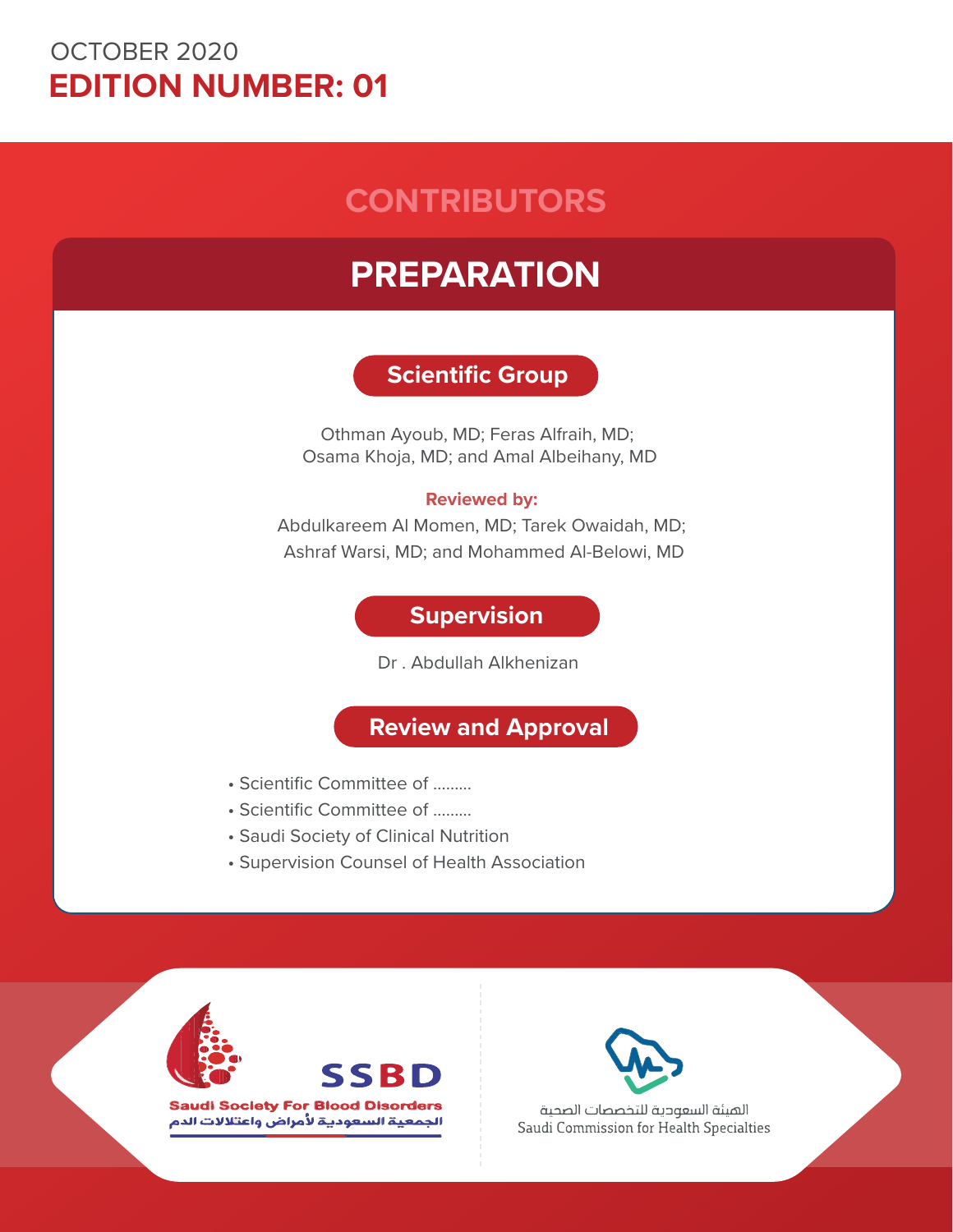# **COPYRIGHTS & AMENDMENTS**

All rights reserved. Copyright © 2020 Saudi Commission for Health Specialties

This material may not be reproduced, displayed, modified, or distributed without the prior written permission of the copyright holder

No other use is permitted without the prior written permission of the Saudi Commission for Health Specialties

For permission to reproduce this material, contact the Saudi Commission for Health Specialties, Riyadh, Kingdom of Saudi Arabia

# **CORRESPONDENCE:**

P.O. Box: 94656 Postal Code: 11614 Consolidated Communication Center: 920019393 International Contact Number: 00-966-114179900 Fax: 4800800 PSHA@SCFHS.ORG Website: www.scfhs.org.sa





**Saudi Society For Blood Disorders** الجمعية السعودية لأمراض واعتلالات الدم



الهيئة السعودية للتخصصات الصحية Saudi Commission for Health Specialties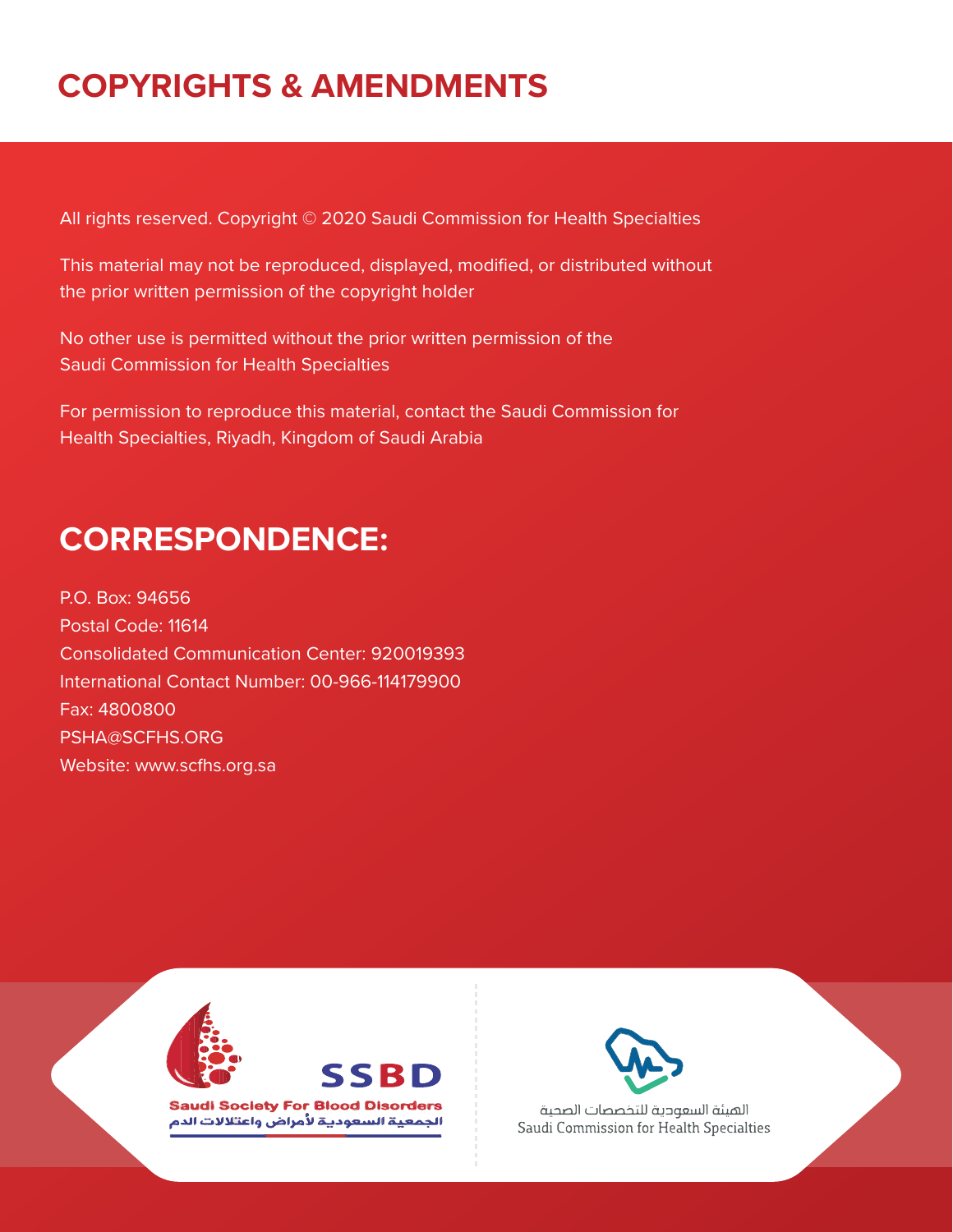# **TABLE OF CONTENTS**

| <b>SI. No. Topic</b> |                                      | Page No. |
|----------------------|--------------------------------------|----------|
| 01                   | <b>Abbreviations</b>                 | 05       |
| 02                   | <b>Introduction and Definitions</b>  | 06       |
|                      | a) Some important definitions        |          |
|                      | b) Normal Hb values for adults       |          |
|                      | c) Classification of anemia severity |          |
|                      | d) Clinical presentation of anemia   |          |
|                      | e) Primary symptoms of anemia        |          |
| 03                   | <b>Microcytic Anemia</b>             | 10       |
| 04                   | <b>Macrocytic Anemia</b>             | 22       |
| 05                   | <b>Normocytic Anemia</b>             | 31       |
| 06                   | <b>References</b>                    | 33       |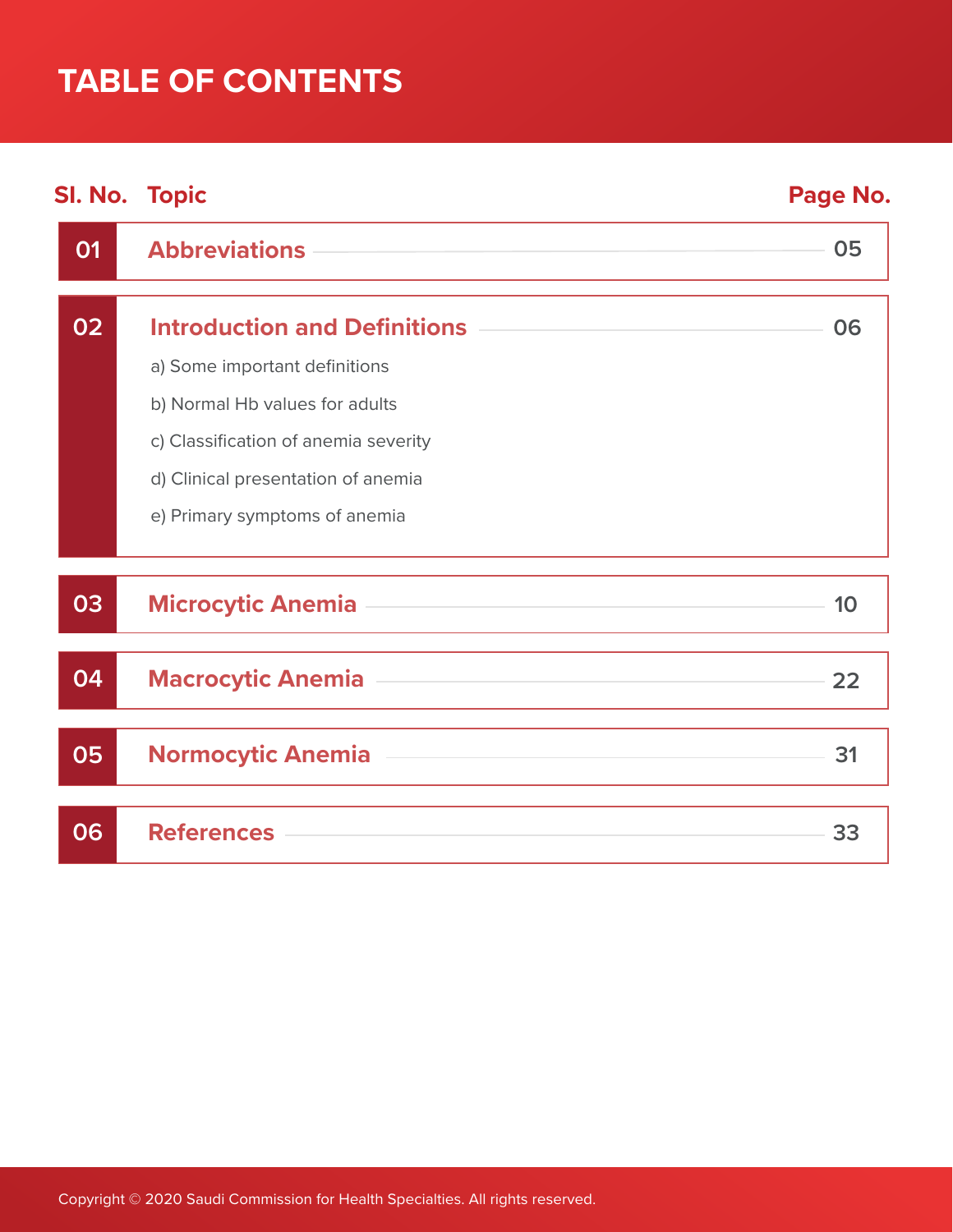# **ABBREVIATIONS**

# **SI. No.**

| 01 | <b>ACD</b>           | Anemia of chronic disease              |
|----|----------------------|----------------------------------------|
| 02 | <b>Anti-IFAB</b>     | Anti-intrinsic factor antibodies       |
| 03 | <b>CBC</b>           | Complete blood count                   |
| 04 | <b>CBCD</b>          | Complete blood count and differentials |
| 05 | eGFR                 | Estimated glomerular filtration rate   |
| 06 | <b>ESA</b>           | Erythropoietin-stimulating agents      |
| 07 | dL                   | Deciliter                              |
| 08 | GI                   | Gastro-intestinal                      |
| 09 | <b>H<sub>b</sub></b> | Hemoglobin                             |
| 10 | <b>IDA</b>           | Iron deficiency anemia                 |
| 11 | <b>IRIDA</b>         | Iron refractory iron deficiency anemia |
| 12 | <b>LFT</b>           | Liver function test                    |
| 13 | <b>MCH</b>           | Mean corpuscular hemoglobin            |
| 14 | <b>MCV</b>           | Mean corpuscular volume                |
| 15 | pmol/L               | Picomole per Litre                     |
| 16 | <b>RBC</b>           | Red blood cell                         |
| 17 | <b>TIBC</b>          | Total iron-binding capacity            |
| 18 | <b>TSAT</b>          | <b>Transferrin saturation</b>          |
| 19 | tTG                  | Tissue transglutaminase                |
| 20 | <b>WBC</b>           | White blood cell                       |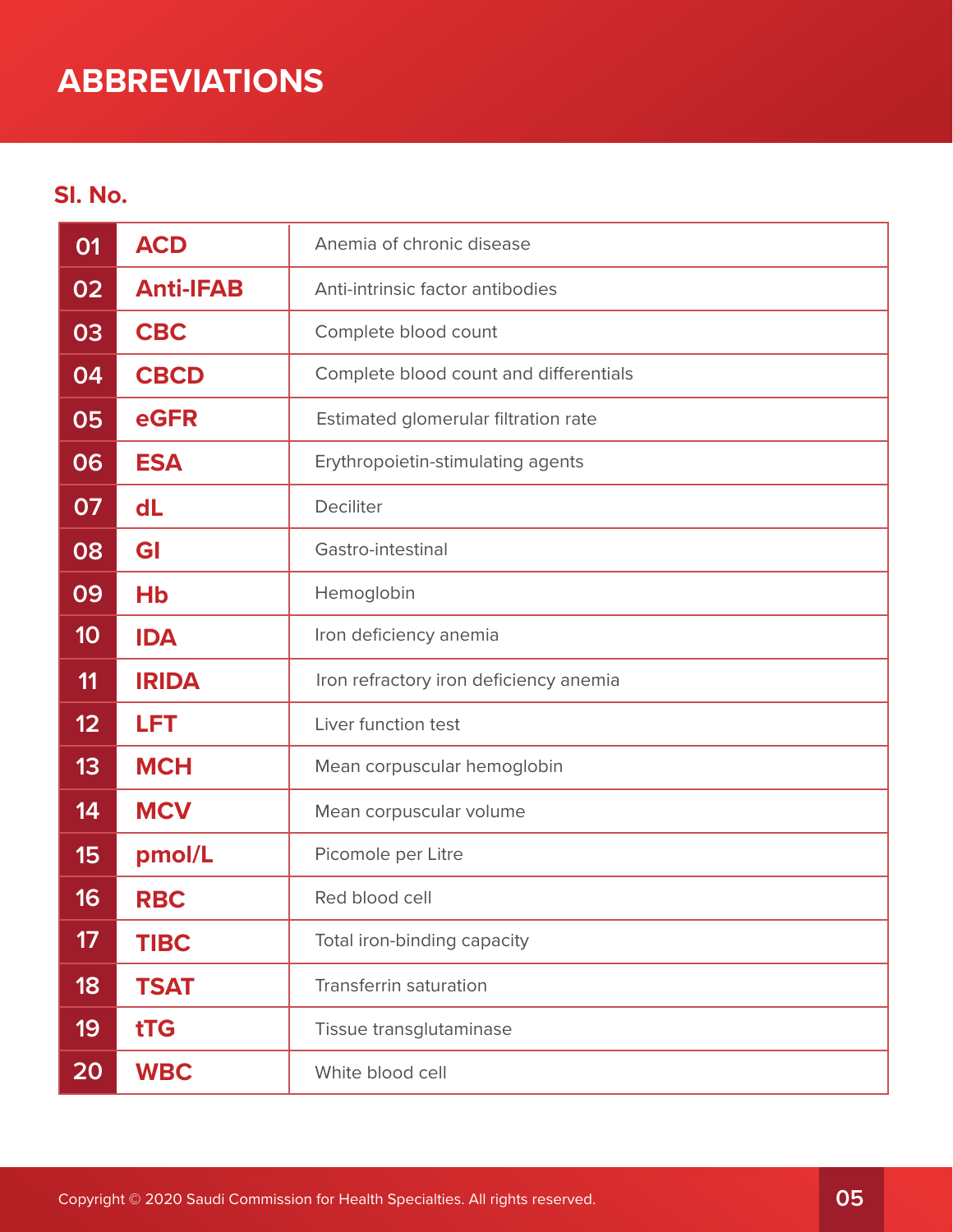Anemia is strictly defined as a decrease in red blood cell (RBC) mass to a level below normal values for the tested population, age, gender, and sea level (altitude). In anemia, a decrease in the number of RBCs that transport oxygen and carbon dioxide impairs the body's ability for gas exchange. The decrease may result from blood loss, increased destruction of RBCs (hemolysis), or decreased production of RBCs.

Similar to fever, anemia is a sign that requires investigation to determine its underlying cause. However, physicians often overlook mild anemia and its etiology.

There are different classification systems for anemia, but the most popular one is based on mean corpuscular volume (MCV) and mean corpuscular hemoglobin (MCH), as follows:

| Microcytic | <b>MCV &lt;80 fL</b>  |
|------------|-----------------------|
| Normocytic | $MCV = 81 - 99 fL$    |
| Macrocytic | <b>MCV &gt;100 fL</b> |



# **Some important definitions**

## **Anemia:**

Reduction in one or more RBC parameters (including hemoglobin (Hb), hematocrit concentration, or RBC count) below normal range for gender, age, ethnicity, and sea level



## **Iron deficiency:**

Insufficient total body iron stores caused by increased requirements, decreased intake, increased loss, and/or reduced absorption, with normal Hb level



## **Iron deficiency anemia (IDA):**

Anemia due to insufficient body iron stores The following laboratory findings are typical for IDA:

- Microcytic anemia
- Hypochromia
- ◆ Decreased ferritin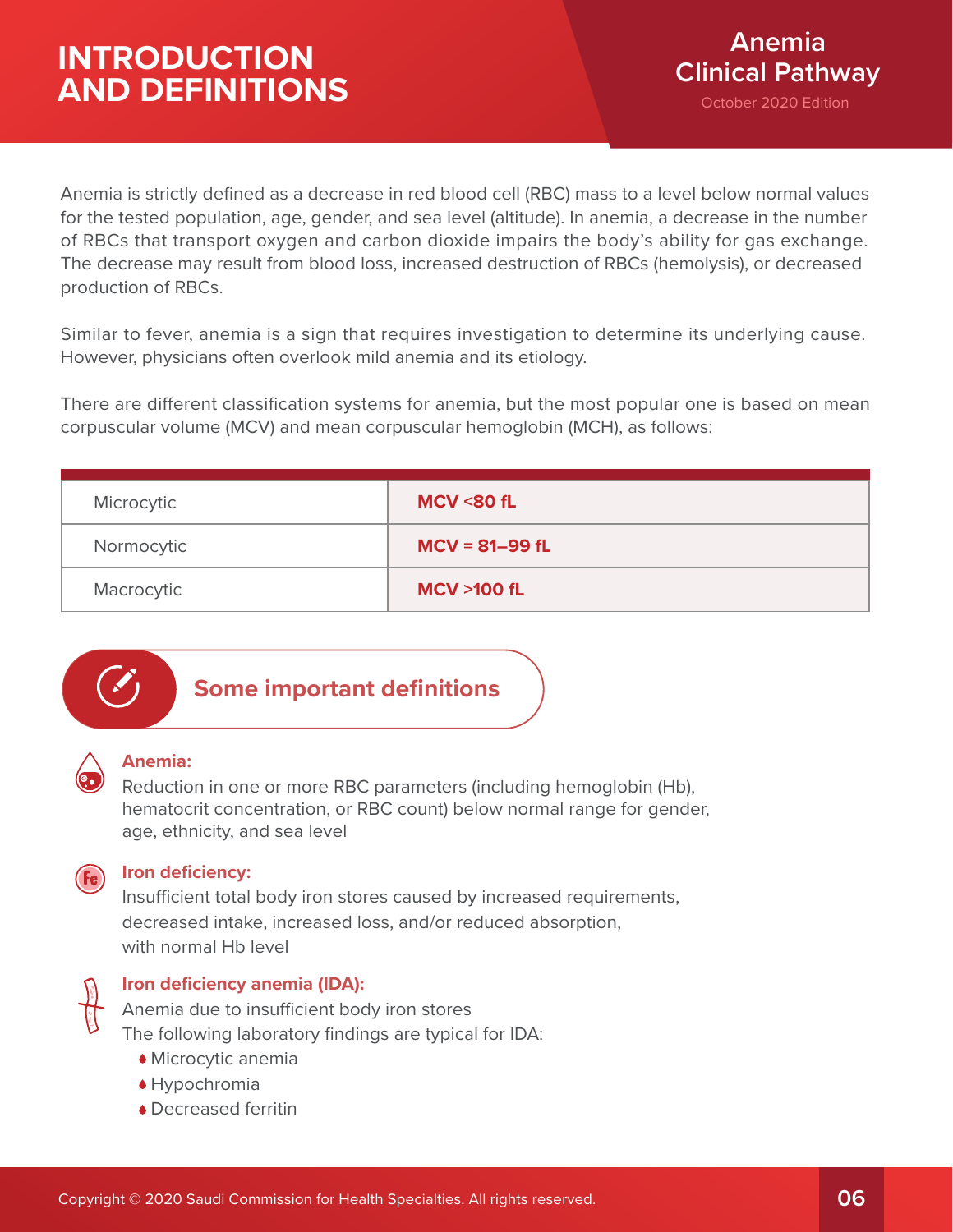# **SOME IMPORTANT DEFINITIONS**



# **Normal Hb values for adults**

- >130 g/L in men
- >120 g/L in women

For pregnant women:

- >110 g/L in the first or third trimester
- >105 g/L in the second trimester



# **Classification of anemia severity**

- $\bullet$  Mild: Hb >100 g/L
- Moderate: Hb 70–100 g/L
- Severe: Hb <70 g/L



# **Clinical presentation of anemia**

- It varies, depending on
- Acuteness of anemia (duration)
- Degree of anemia (severity)
- Oxygen demand



## **Primary symptoms of anemia**

- Easy fatigability and muscle cramps
- Exertional dyspnea
- ◆ Dyspnea at rest
- ◆ Signs and symptoms of hyperdynamic state, such as bounding pulses and palpitations
- **More severe anemia may lead to confusion**
- Life-threatening complications, such as congestive heart failure, angina, arrhythmia, and/or myocardial infarction



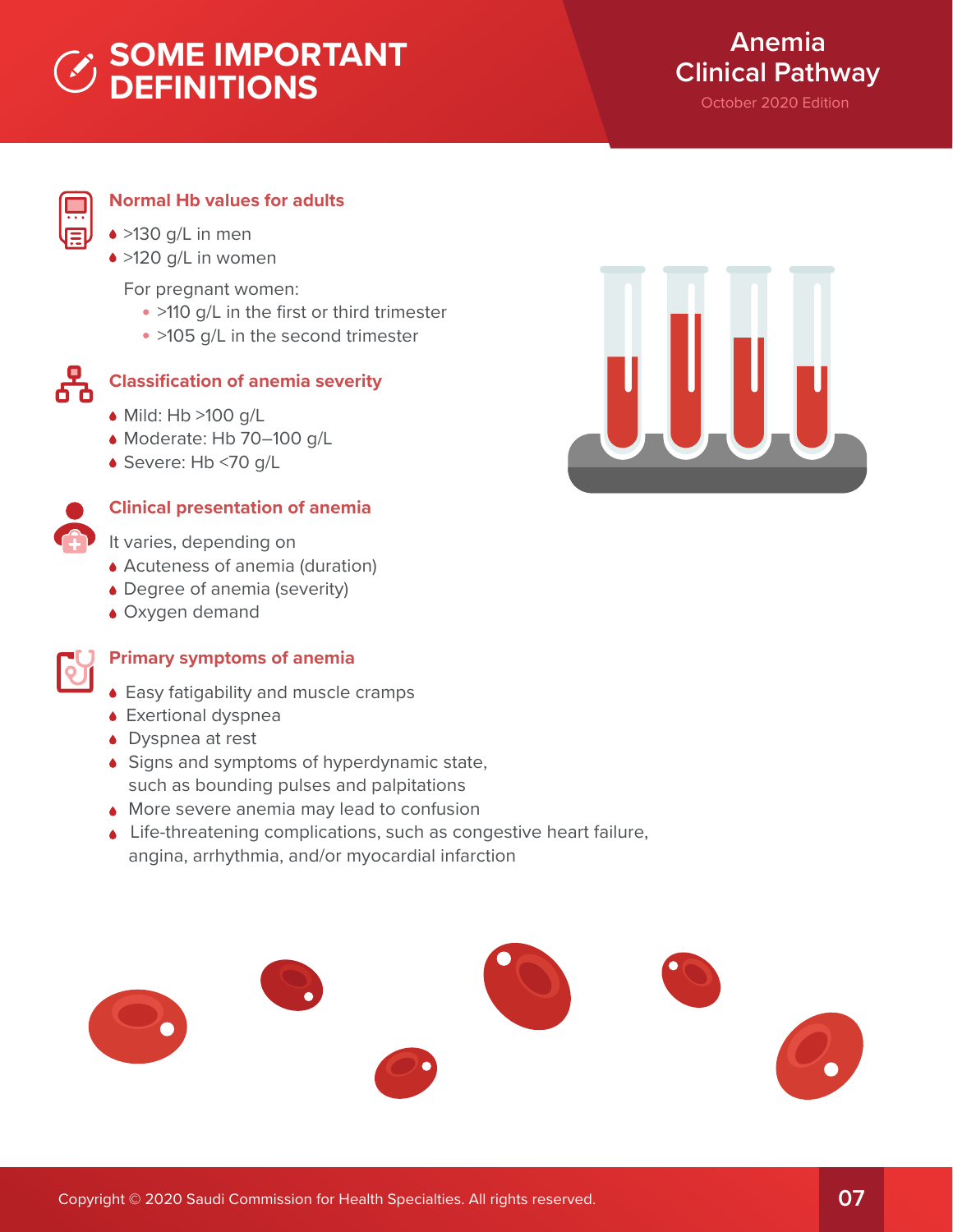# **IMPORTANT POINTS IN THE HISTORY FOR ANEMIA**

**Anemia Clinical Pathway**

October 2020 Edition

## **Table 1:** Important points in the history for anemia

| Microcytic anemia                                                                                                                                                                                                                                                                                                                                                                                                                                                                  | <b>Macrocytic anemia</b>                                                                                                                                                                                                                                                        | Normocytic anemia                                                                                                                             | <b>Hemolytic anemia</b>                                                                                                                                                                                                                                                                                                                                             | <b>Anemia of</b><br>chronic diseases                                                                                                                                                                                                           |
|------------------------------------------------------------------------------------------------------------------------------------------------------------------------------------------------------------------------------------------------------------------------------------------------------------------------------------------------------------------------------------------------------------------------------------------------------------------------------------|---------------------------------------------------------------------------------------------------------------------------------------------------------------------------------------------------------------------------------------------------------------------------------|-----------------------------------------------------------------------------------------------------------------------------------------------|---------------------------------------------------------------------------------------------------------------------------------------------------------------------------------------------------------------------------------------------------------------------------------------------------------------------------------------------------------------------|------------------------------------------------------------------------------------------------------------------------------------------------------------------------------------------------------------------------------------------------|
| • Family history of<br>hemoglobinopathies<br>• Gastro-intestinal<br>diseases<br>• Blood loss from any<br>site (epistaxis,<br>menorrhagia,<br>melena, hematuria,<br>hematemesis,<br>blood donation)<br>• Bleeding disorder<br>and anticoagulant<br>therapy<br>• Dietary history<br>• Pregnancy,<br>menstruation, and<br>abortions<br>• Gastric surgery<br>Intestinal surgery<br>Intestinal parasites<br>• Sprue<br>· Pica or pagophagia<br>(i.e., compulsive<br>consumption of ice) | • Dietary history<br>• Gastro-intestinal<br>disorders<br>• Drug history<br>· Jaundice<br>· Neurologic<br>manifestations<br>• Medication history<br>(cytotoxics)<br>• Gastric surgery<br>• Intestinal surgery<br>· Older age<br>• Pancreatic<br>insufficiency<br>• Malabsorption | • Blood loss<br>• Gastro-intestinal<br>disorders<br>• Chronic<br>illnesses<br>• Medication<br>history<br>• Dietary history<br>• Malabsorption | · Jaundice,<br>cholelithiasis,<br>dark urine, and<br>splenectomy<br>• Family history of<br>hemoglobinopathies<br>or other anemias<br>• Medication<br>history<br>• Dietary history<br>• Splenomegaly<br>• Neurological<br>manifestations<br>• Renal insufficiency<br>· Lymphoid<br>malignancy<br>• Connective<br>tissue diseases<br>• Transfusion<br>• Recent travel | • Weight loss and<br>recurrent fever<br>• Symptoms<br>suggesting an<br>underlying disease,<br>such as cardiac<br>disease, renal<br>disease, or<br>malignancy<br>• Chronic<br>infections<br>• Inflammatory<br>states<br>• Chronic<br>conditions |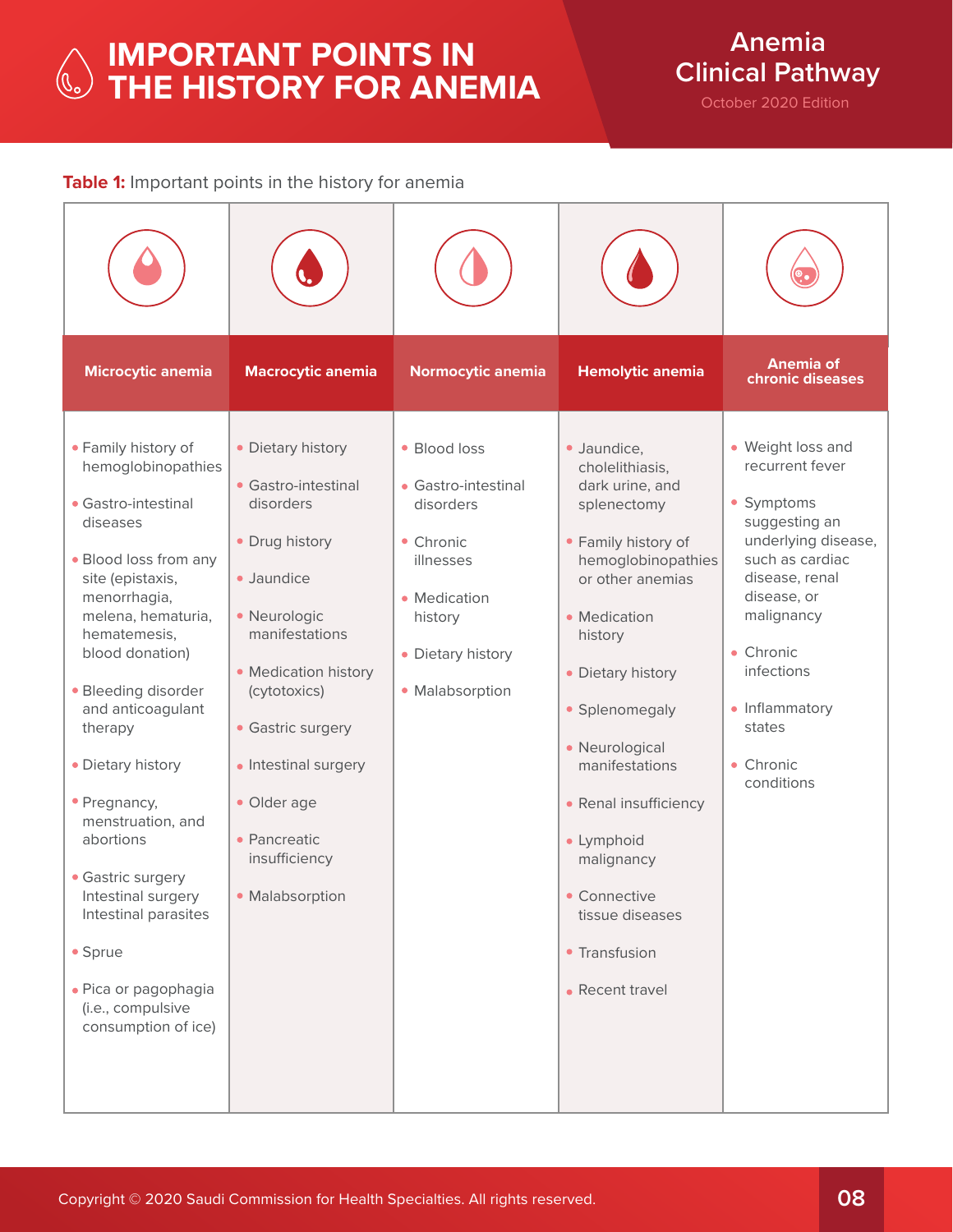# **DIAGNOSTIC ALGORITHM FOR ANEMIA**

**Anemia Clinical Pathway**

October 2020 Edition

## **Figure 1: Algorithm for diagnosing anemia**



MCV, mean corpuscular volume; MCH, mean corpuscular hemoglobin; CBC, complete blood count; RBC, red blood cell; LDH, lactate dehydrogenase; TIBC, total iron-binding capacity; MDS, myelodysplasia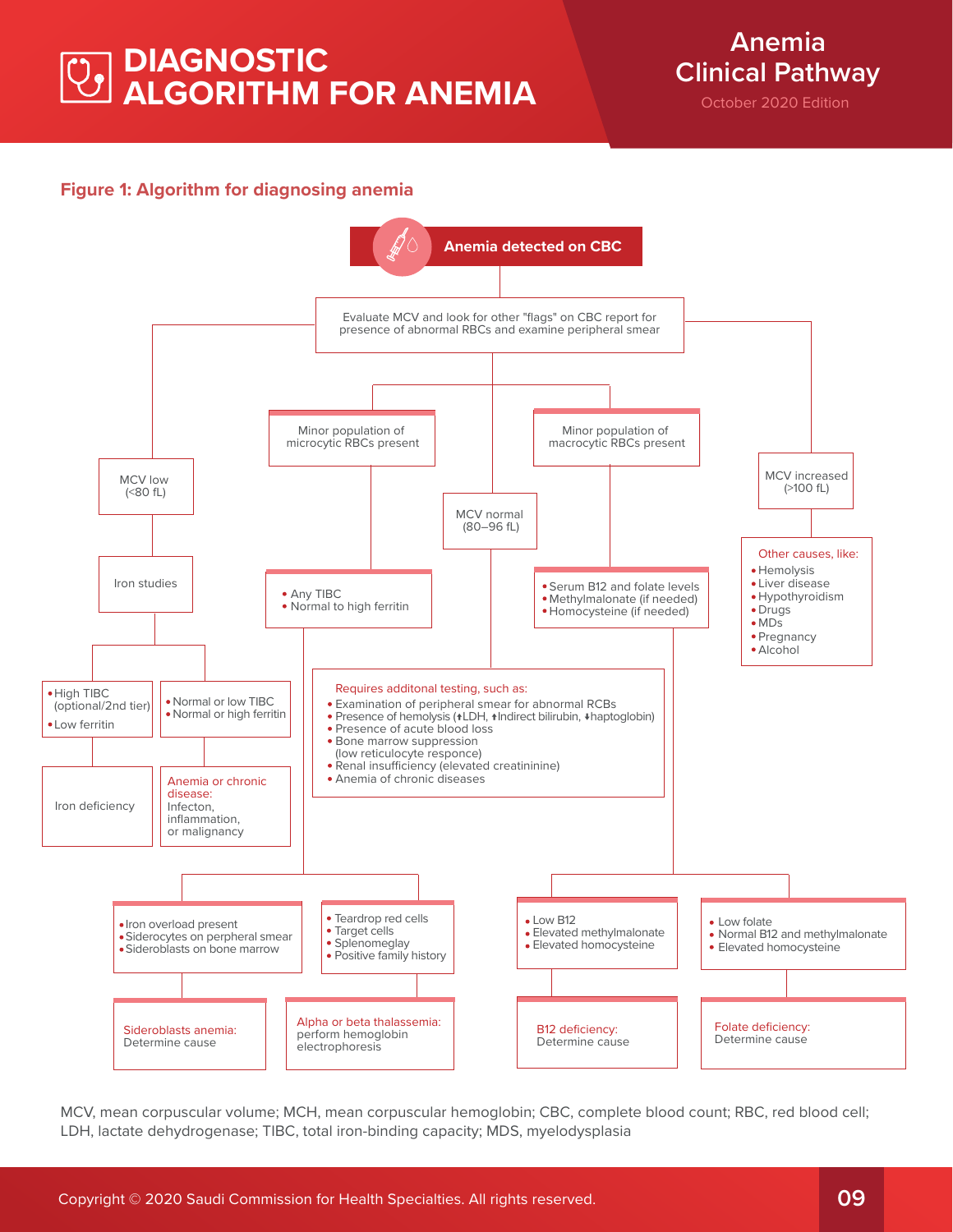**MICROCYTIC ANEMIA**

**Anemia Clinical Pathway**

October 2020 Edition

#### **Figure 2: Algorithm for the management of microcytic anemia**



MCV, mean corpuscular volume; MCH, mean corpuscular hemoglobin; CBCD, complete blood count and differentials; LFT, liver function test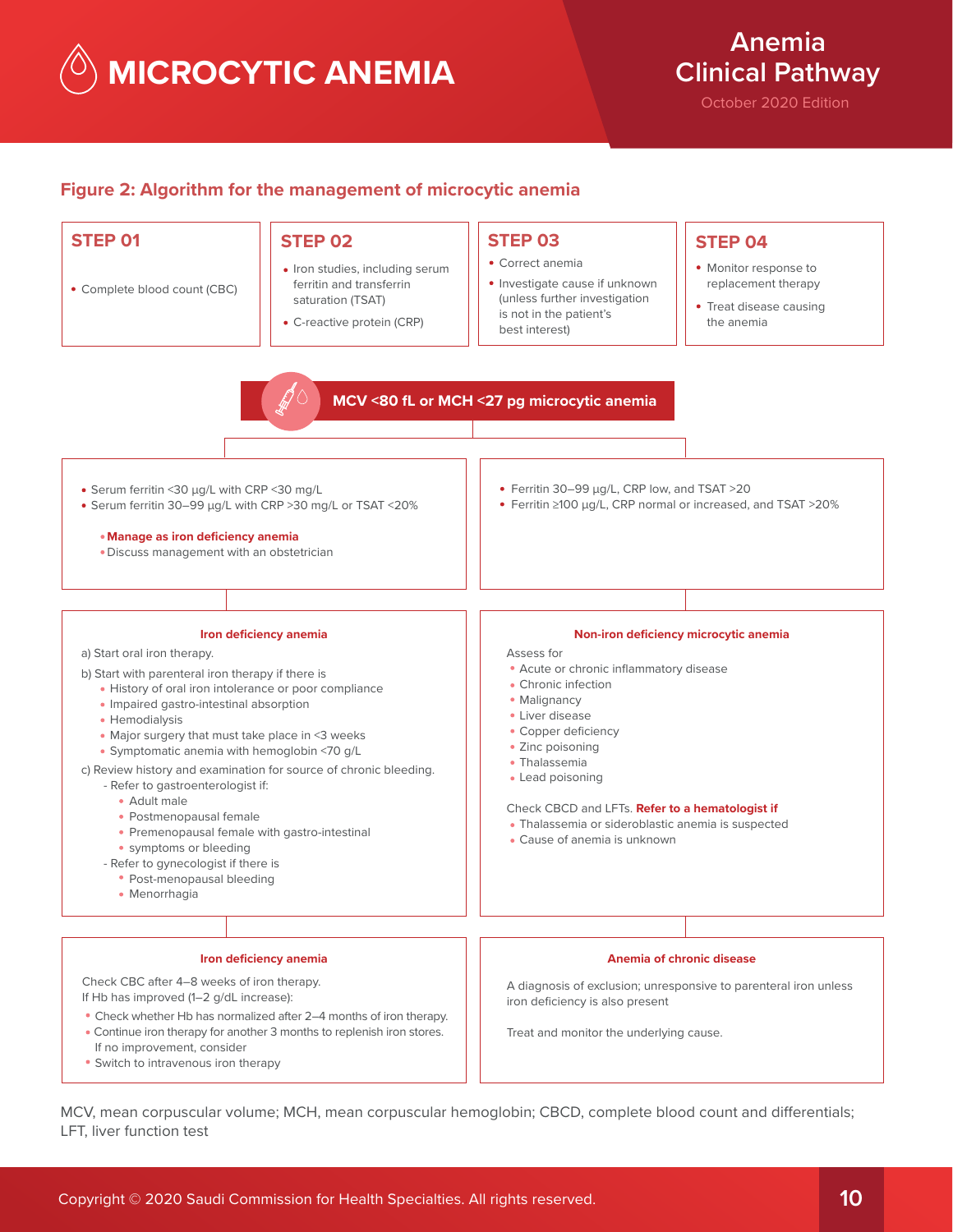

## **Introduction**

Iron deficiency is the most common nutritional disorder in Saudi Arabia and worldwide. The diagnosis is confirmed in most cases only by full blood examination and serum ferritin level *(for management summary, see algorithm 2).*

## **Table 2:** Common causes and risk factors for iron deficiency and IDA in adults

| <b>Increased requirements</b>                                                                                                                                                                                                                                                                                                                                                                                                                                                    | <b>Decreased intake</b>                                                                                                                                                                                                                                                                                                                                                   |
|----------------------------------------------------------------------------------------------------------------------------------------------------------------------------------------------------------------------------------------------------------------------------------------------------------------------------------------------------------------------------------------------------------------------------------------------------------------------------------|---------------------------------------------------------------------------------------------------------------------------------------------------------------------------------------------------------------------------------------------------------------------------------------------------------------------------------------------------------------------------|
| • Pregnancy (2nd/3rd trimester)<br>• Lactation<br>• Rapid growth spurts<br>(infants, children, adolescents)<br>increased Loss                                                                                                                                                                                                                                                                                                                                                    | • Low socioeconomic status<br>• Lack of balanced diet or poor intake<br>• Eating disorder<br>$\triangle$ Age >65 years<br>• Poor access to iron-rich foods, higher<br>rates of infectious diseases, and higher<br>rates of multiparity                                                                                                                                    |
| ↑<br><b>Increased loss</b>                                                                                                                                                                                                                                                                                                                                                                                                                                                       | <b>Decreased absorption</b>                                                                                                                                                                                                                                                                                                                                               |
| • Menstruating females (at least 10% are<br>estimated to have iron deficiency)<br>• GI bleeding and other chronic bleeding<br>• Colon cancer<br>• Gastric/small bowel cancer<br>• Hemorrhoids<br>• Peptic ulcer disease<br>• Inflammatory bowel disease<br>• Angiodysplasia<br>• Esophagitis<br>• Regular blood donation<br>• Post-operative patients with<br>significant blood loss<br>• Hematuria (gross or microscopic)<br>• Intravascular hemolysis<br>• Endurance athletics | • Upper GI pathology<br>• Chronic gastritis (including Helicobacter<br>pylori gastritis, atrophic gastritis)<br>• Celiac disease<br>• Crohn's disease<br>• Gastric lymphoma<br>• Medications that decrease gastric acidity<br>or bind iron, e.g. antacids/proton pump<br>inhibitors<br>• Gastrectomy or duodenal bypass<br>• Bariatric surgery<br>• Chronic renal failure |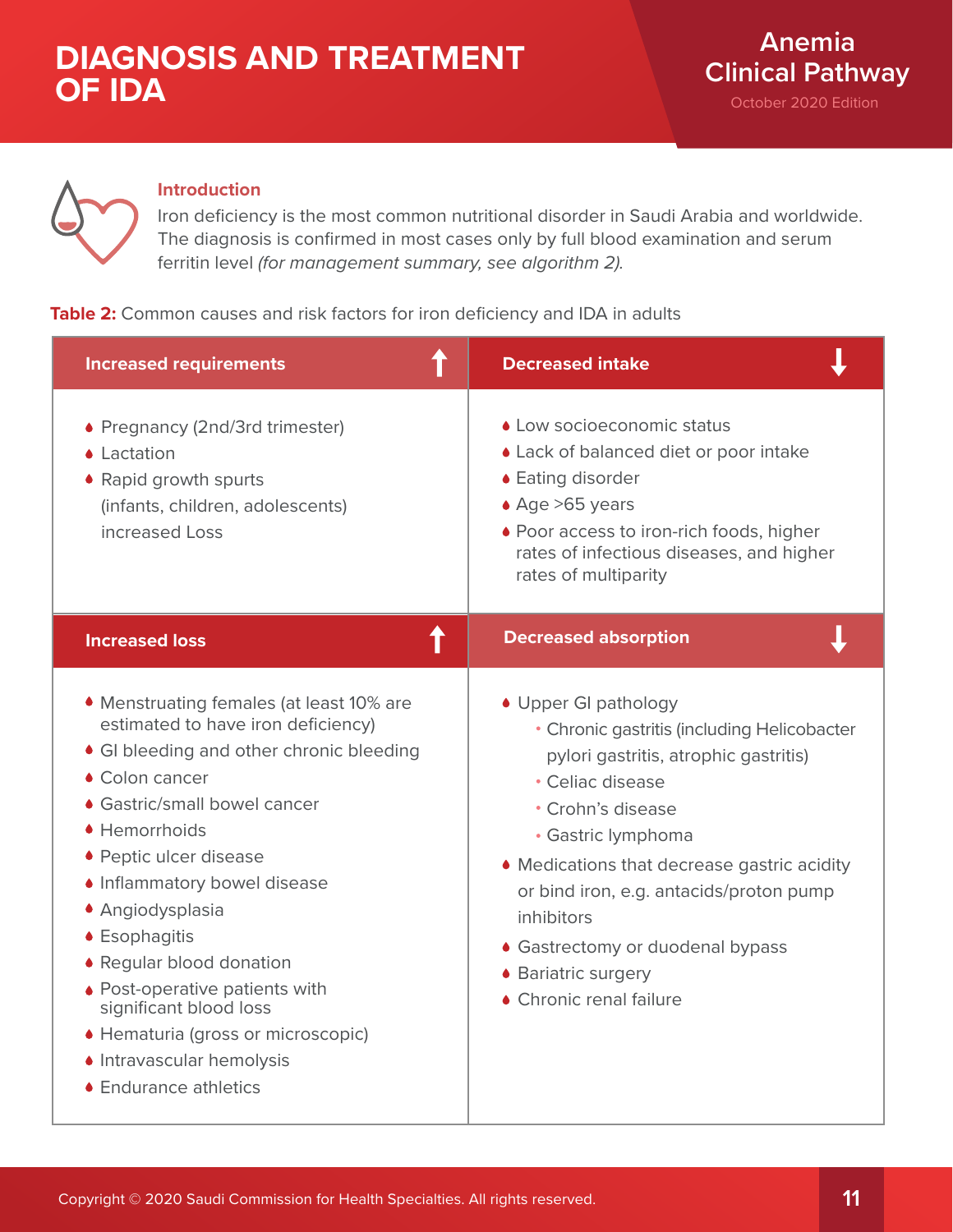# **CLINICAL EVALUATION OF IRON DEFICIENCY**

Patients with IDA are often asymptomatic, and thorough history and physical examination are important for identifying the cause of iron deficiency *(see Table 1)*. Further evaluation should be based on risk factors.



# **Evaluation of menorrhagia**

There is marked variation in menstrual blood loss among women (10–250 mL/menstrual period), which may result in the overlooking of excessive menstrual losses. Typically, women do not seek medical attention for menorrhagia unless menstrual flow changes. Patients generally report that their menses are normal when asked by clinicians.

For better evaluation, ask about the following:

- 1. Frequency of period
- 2. Duration of blood loss
- 3. How many times she changes pads per day
- 4. Whether the pads get soaked with blood
- 5. Presence of clots and their sizes

Consider referring to a gynecologist for management of heavy menstruation or bleeding disorders, for instance, von Willebrand disease.



Diagnosis of IDA requires laboratory tests to confirm anemia as well as low iron stores.

1. CBC:

a. Low Hb

- b. Low MCV and MCH (may be normal in early iron deficiency, or with coexisting vitamin B12 or folate deficiency)
- c. High or normal platelet count
- 2. Serum iron and total iron-binding capacity (TIBC)
	- a. Low serum iron and ferritin levels with elevated TIBC levels are typically diagnostic of iron deficiency.
	- b. These tests are useful for distinguishing IDA from other microcytic anemias.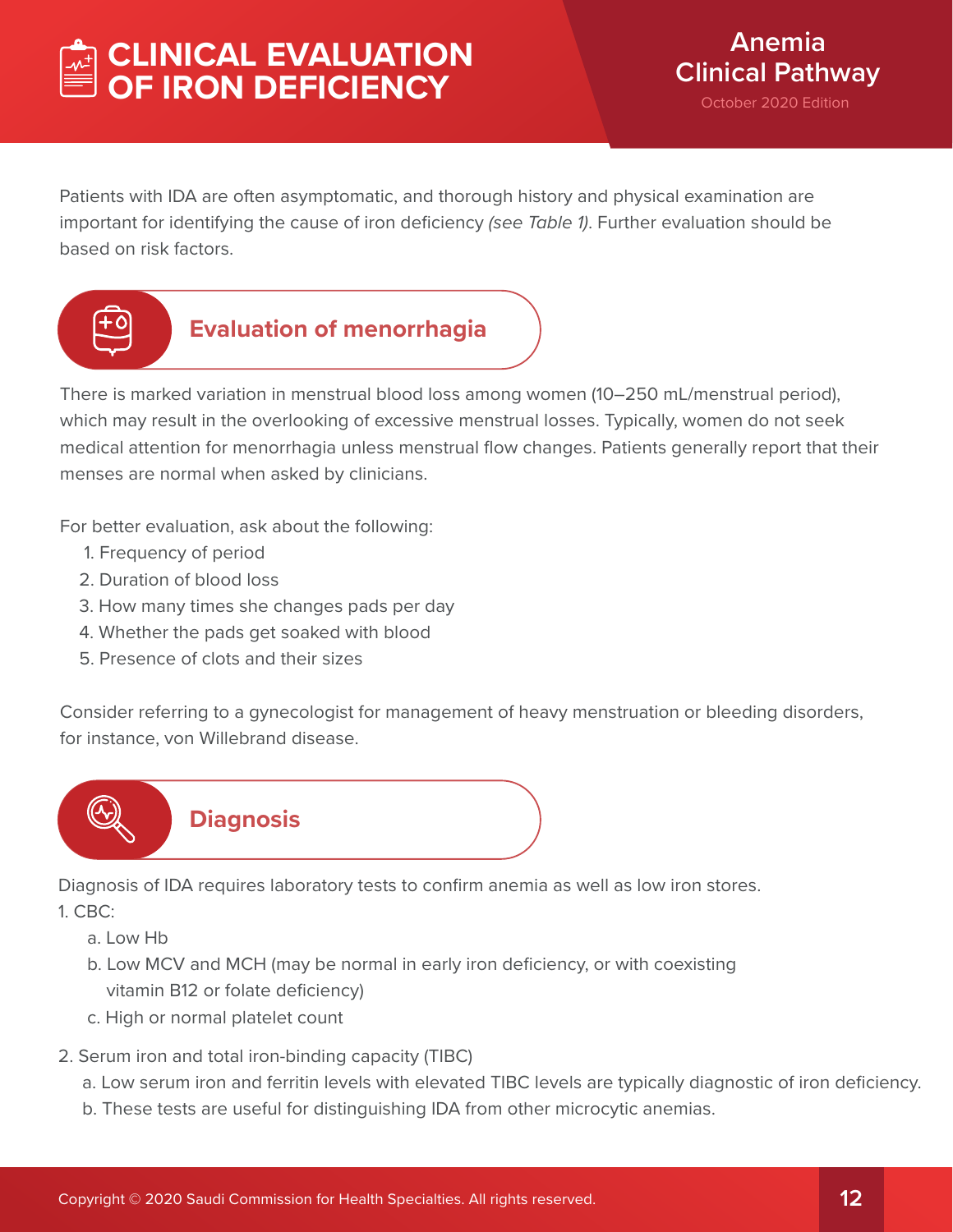# **CLINICAL EVALUATION OF IRON DEFICIENCY**



# 3. Serum ferritin level

- a. ≤30 g/L: IDA
- b. 30-99 µg/L: does not exclude iron deficiency (because serum ferritin will be increased by inflammation, and chronic disease)
	- i. Increased TIBC, low serum iron, low transferrin saturation, CRP >30 mg/L: IDA
	- ii. Decreased TIBC, high serum iron, high transferrin saturation, CRP <30 mg/L: not IDA. Other tests have excluded IDA. (See table 3)
	- c. ≥100 µg/L: Not IDA (Identify alternative cause(s). Anemia of chronic disease (ACD) may still be a possibility if transferrin saturation is <20%. Diagnosis of ACD may be important for directing therapy with intravenous (IV) iron and erythropoietin-stimulating agents (ESA).
- 4. To correctly diagnose iron deficiency in the context of multiple comorbidities, such as inflammation, ferritin threshold of 100 mg/L or even higher values are suggested in combination with low transferrin saturation (≤20%).

| <b>Tests to differentiate causes of microcytosis</b> |                                   |                        |                                    |                                                                     |
|------------------------------------------------------|-----------------------------------|------------------------|------------------------------------|---------------------------------------------------------------------|
| <b>Test</b>                                          | <b>Causes of Microcytosis</b>     |                        |                                    |                                                                     |
|                                                      | <b>Fe</b><br>55.845<br><b>IDA</b> | <b>Thalassemia</b>     | <b>ACD</b>                         | <b>Lead</b><br>poisoning/<br><b>Sideroblastic</b><br>(၁၁)<br>anemia |
| <b>Serum ferritin</b>                                | Decreased                         | Increased              | Normal to<br>increased             | Normal to<br>increased                                              |
| <b>Serum iron</b>                                    | Decreased                         | Normal to<br>increased | Normal to<br>decreased             | Normal to<br>increased                                              |
| <b>TIBC</b>                                          | Increased                         | Normal                 | Decreased                          | Normal                                                              |
| <b>Transferrin</b><br>saturation                     | Decreased                         | Normal to<br>increased | Normal to<br>slightly<br>decreased | Normal to<br>increased                                              |

## **Table 3:** Tests to differentiate causes of microcytosis

TIBC, total iron-binding capacity; IDA, iron deficiency anemia; ACD, anemia of chronic disease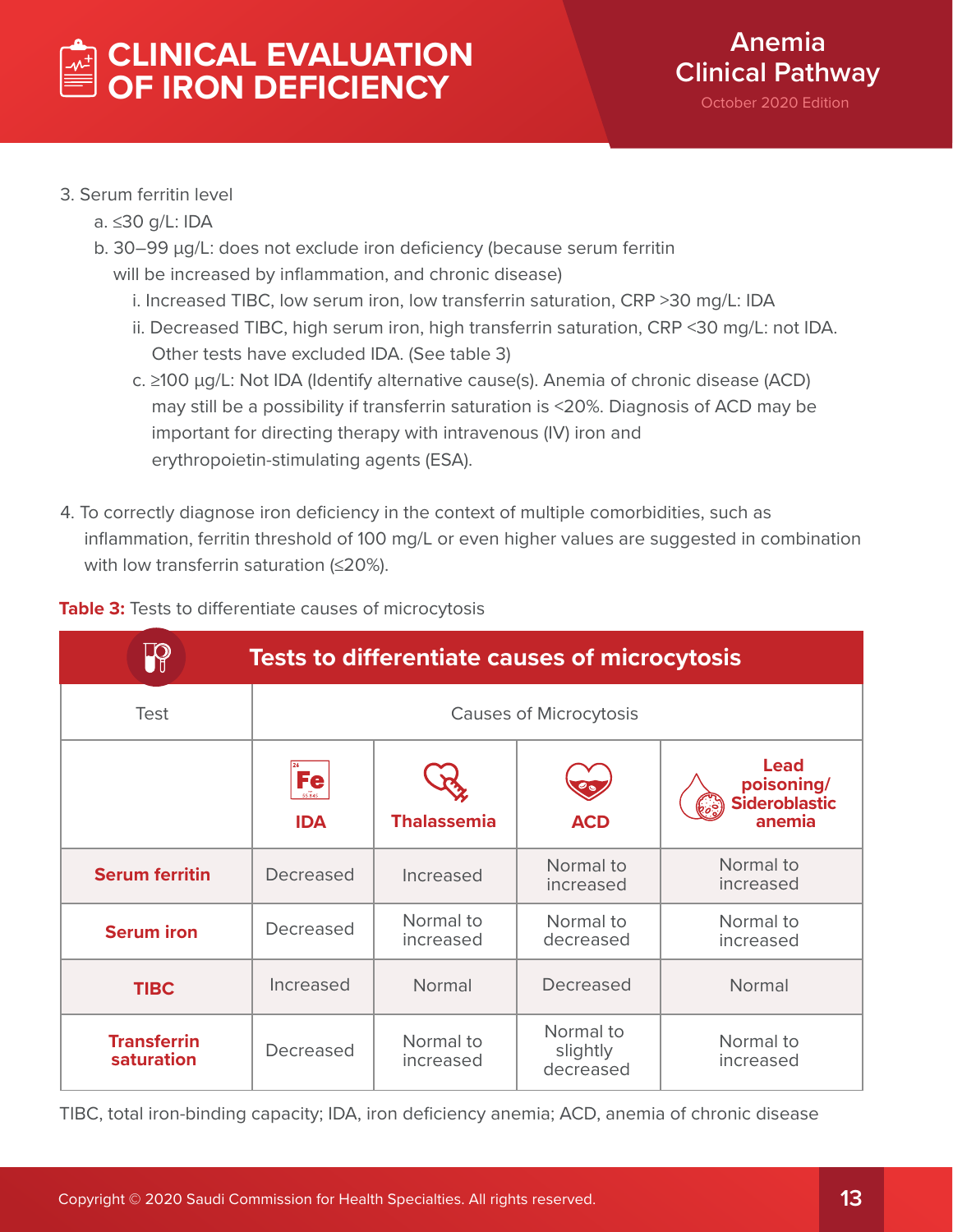# **IF THE DIAGNOSIS OF IDA IS CONFIRMED**

- Review clinical findings for a possible underlying pathology and sources of overt or occult blood loss (e.g., GI, genitourinary tract, nose, or mouth). Clinical evaluation of the cause of iron deficiency is essential.
- Unexplained iron deficiency/IDA

 Adult males, post-menopausal females, and pre-menopausal females with unexplained iron deficiency/IDA should have

- a. referral for GI investigations (upper/lower endoscopy)
- b. screening with urinalysis for genitourinary bleeding
- c. screening for celiac disease



Oral iron replacement is preferred over IV therapy; however, intolerance to oral iron is prevalent as it may cause nausea, vomiting, dyspepsia, constipation, diarrhea, or dark stools.

The choice of an iron compound and route of administration are mainly dependent on

- Presence and degree of anemia
- Reversibility of underlying cause
- Clinical status (age, sex, longstanding vs. recent-onset anemia)



# **Dosing and considerations**

- The usual adult dose for treating IDA is approximately 100 mg elemental Iron daily or every other day.
- Ideally, give 1 hour before or 2 hours after food.
- $\bullet$  Iron absorption can be reduced using different medications and supplements, including multivitamins, calcium, and antacid tablets. Space out administration of these agents by at least 2 hours.
- GI upset may be reduced by taking the tablet with food or at night and gradually increasing the dose.
- Supplement with vitamin C (e.g., from orange juice) to improve absorption.
- Multivitamin-mineral supplements should not be used to treat IDA because their iron content is low and absorption may be reduced.
- $\blacklozenge$  Avoid taking iron supplements with tea, coffee, or milk.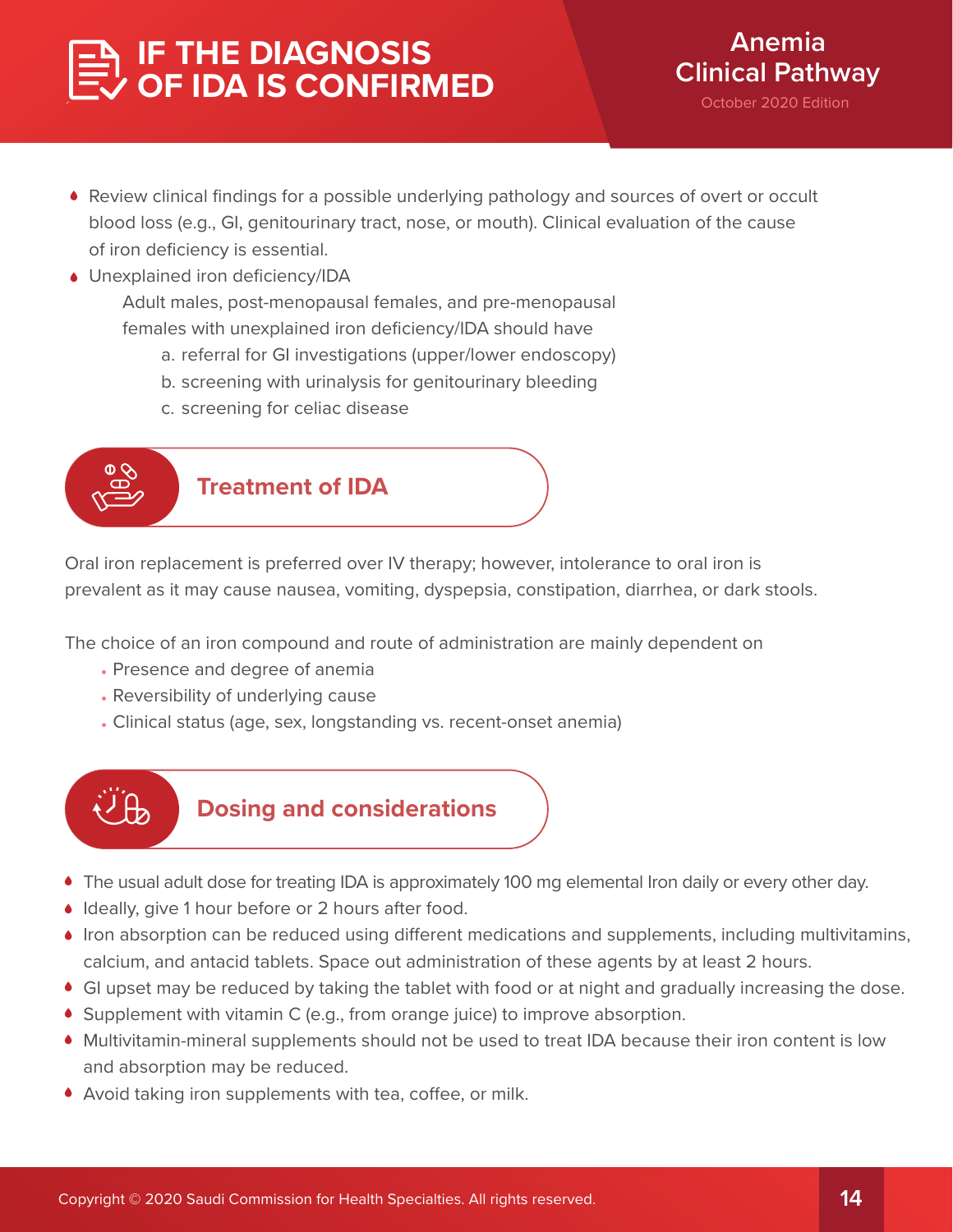# **MONITORING RESPONSE TO ORAL IRON**

- The frequency of subsequent monitoring depends on the severity of anemia, the underlying cause of iron deficiency, and the clinical impact on the patient. Reassess by conducting CBC at 4–6 weeks.
- It is recommended that continuous iron therapy be administered for an additional 4 to 6 months (in adults) after the correction of anemia, to replenish the iron stores.
- Ferritin should be rechecked 3–6 months after normalization of Hb levels.



**Major reasons for inadequate response to oral iron therapy**

- Inadequate iron intake and poor compliance
- **Inadequate iron absorption**
- Ongoing iron losses or larger body requirement than the absorbed dose
- Coexisting conditions interfering with bone marrow response
- **Incorrect diagnosis or more than one cause of anemia**



# **Dietary sources of iron**

- $\bullet$  Animal-based foods, especially red meat and offal (such as liver), chicken, duck, turkey, eggs, and fish also contain iron
- Plant-based foods such as green vegetables (e.g., spinach, silver beet, and broccoli), lentils, beans, nuts, seeds, and grains



# **Indications for intravenous iron therapy**

IV iron should be considered in patients with confirmed IDA and one or more of the following:

- 1. Demonstrated intolerance, noncompliance, or lack of efficacy with oral iron, despite modification of dose, timing, and frequency
- 2. Pregnancy (beyond the first trimester) and postpartum period, for the above reasons or to avoid imminent decompensation/transfusion (e.g., in women who present late and/or have severe anemia)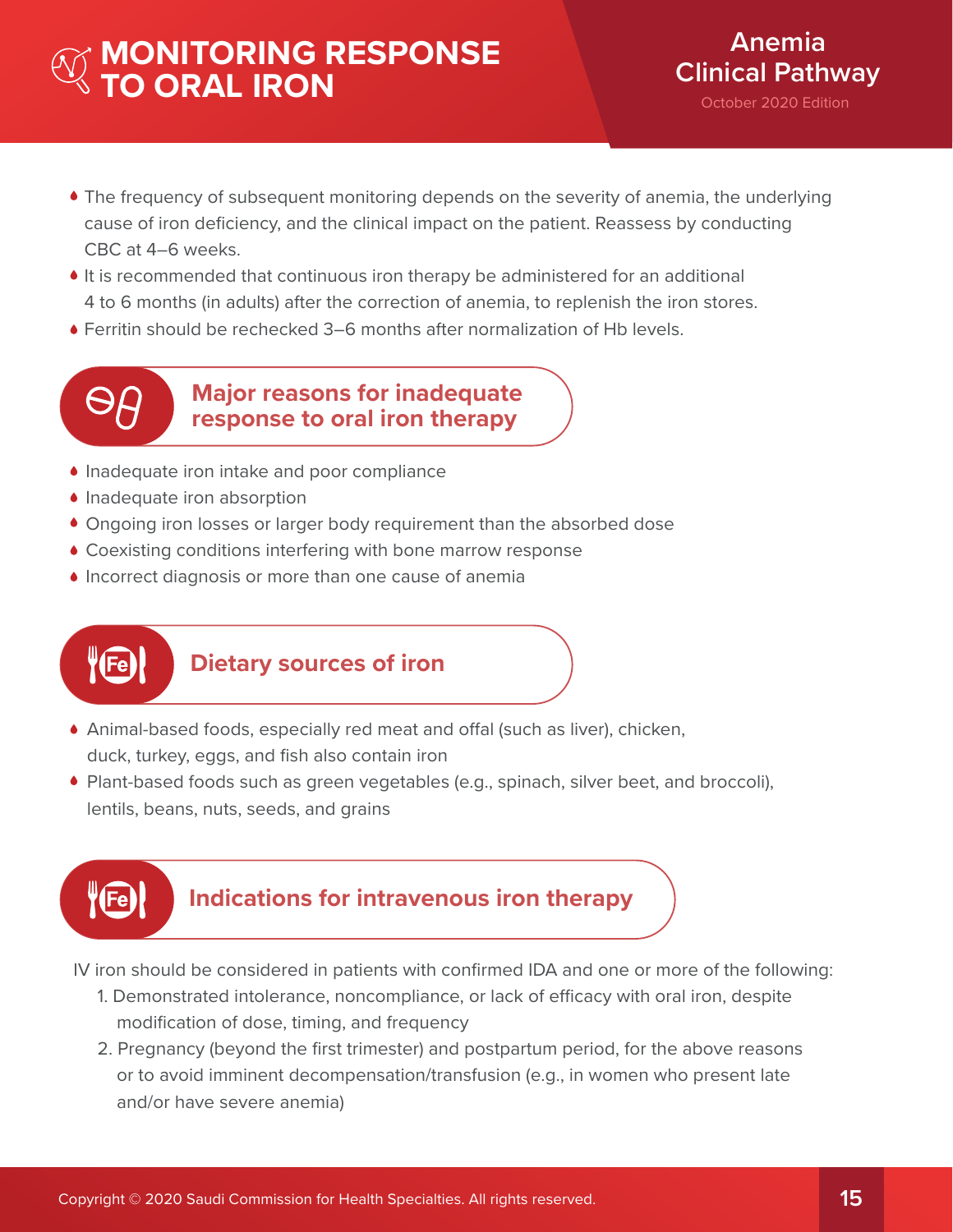# **INDICATIONS FOR INTRAVENOUS IRON THERAPY**



October 2020 Edition

- 3. Intestinal malabsorption (e.g., inflammatory bowel disease)
- 4. Ongoing iron (i.e., blood) losses that exceed absorptive capacity
- 5. Clinical need for rapid iron supply (i.e., in patients for whom optimization of erythroid response is essential to prevent physiological decompensation/transfusion)
- 6. Chronic renal impairment in patients who are receiving concomitant ESA therapy
- 7. Bariatric surgery



**IDA during pregnancy**

In the absence of active comorbidity, ferritin values ≥100 µg/L indicate adequate iron stores and low likelihood of IDA. Treatment with oral iron has been recommended when ferritin levels are less than 30 µg/L. If necessary, IV iron is considered safe for the second and third trimesters.



**Iron deficiency in older adults**

- Serum ferritin:
	- Below 50 µg/L should be investigated for iron deficiency in the elderly.
	- Cut-offs between 30 and 100 µg/L have been proposed.
- Serum ferritin levels may also be increased by comorbidity.
- Replacement options are similar to the options for younger patients.
- If standard dosing is not tolerated, low-dose iron therapy
- $(15 \text{ mg}$  elemental iron per day, or 30 mg every other day) is an effective treatment in octogenarians, with significantly reduced adverse effects.
- IV iron may also be considered appropriate in some clinical situations.



# **Iron refractory iron deficiency anemia (IRIDA)**

IRIDA is a hereditary disorder characterized by IDA that is typically unresponsive to oral iron supplementation and may be only partially responsive to parenteral iron therapy. IRIDA is due to the uninhibited production of hepcidin. It is characterized by microcytic, hypochromic anemia, and serum hepcidin levels that are inappropriately high for body iron levels.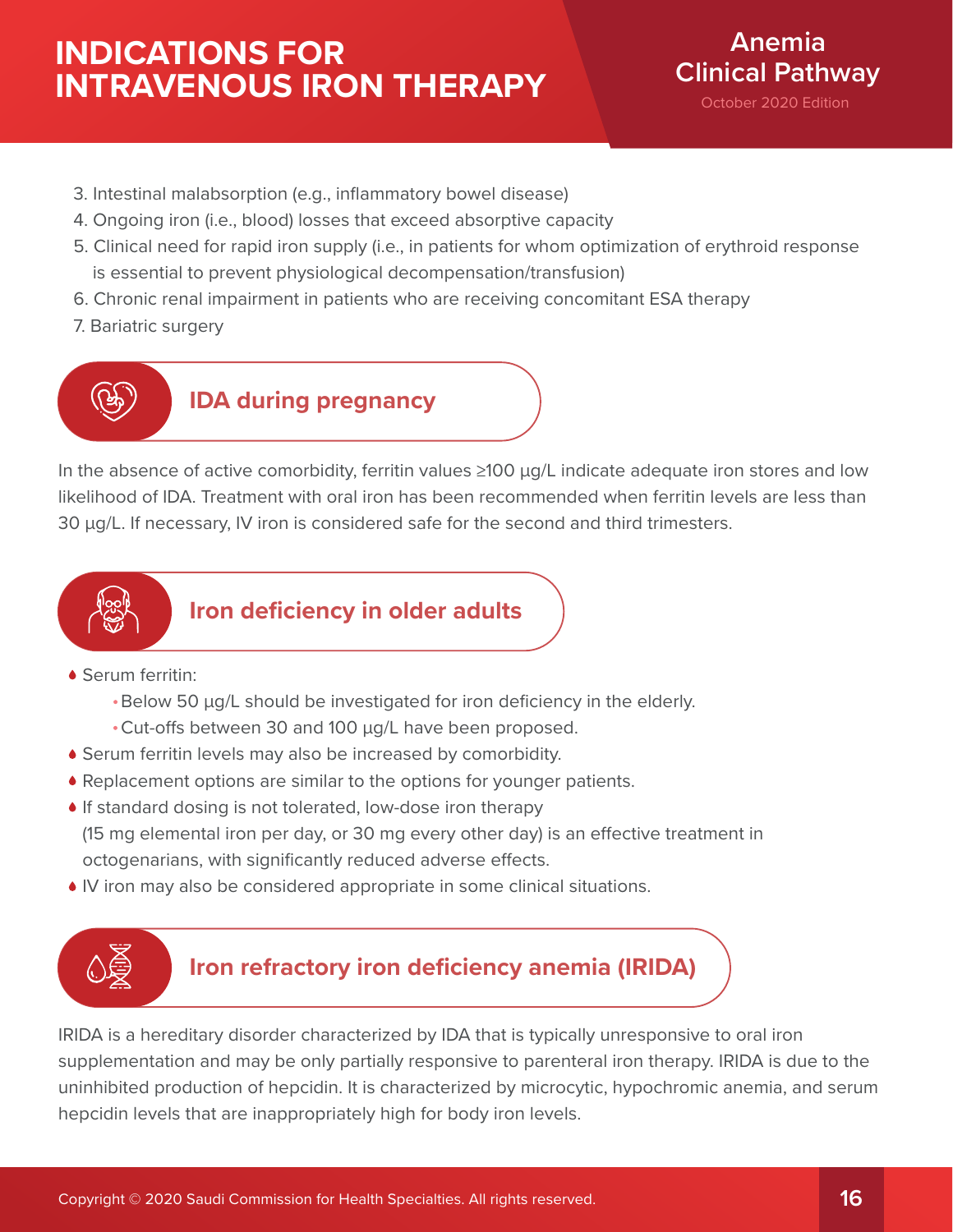# **IRIDA**



It is women who are most affected with IRIDA. Even within families, age at presentation, disease severity, and response to iron supplementation vary considerably, with few patients responding to oral iron. But, most patients still require parenteral iron supplementation. Postmenopausal women show an uncommon form of IRIDA with androgen deficiency that causes primary defective iron re-utilization. This particular condition can only be treated with androgen replacement



# **RBC transfusion**

- It should be reserved for immediate management of patients with severe anemia (Hb ≤50 g/L) with evidence of compromised end-organ function (e.g., angina pectoris or cardiac failure), or in whom IDA is complicated by serious acute ongoing bleeding or causing very severe symptomatic anemia.
- Iron therapy should always follow transfusion in order to replenish iron stores.
- When transfusions are necessary, the goal should be to restore Hb to a safe level, but not necessarily to achieve normal Hb levels.

|                           | <b>Indications for referral</b>                                                                               |
|---------------------------|---------------------------------------------------------------------------------------------------------------|
| Specialty                 | Indications                                                                                                   |
| <b>Hematologist</b>       | • Failure of oral supplementation to achieve normal Hb levels<br>Moderate to severe anemia with unknown cause |
| <b>Gastroenterologist</b> | • Suspected or overt gastro-intestinal bleeding                                                               |
| <b>Gynecologist</b>       | • Menorrhagia<br>• Abnormal vaginal bleeding                                                                  |
| <b>Nutritionist</b>       | • Poor dietary habits                                                                                         |

## **Table 4:** Indications for referral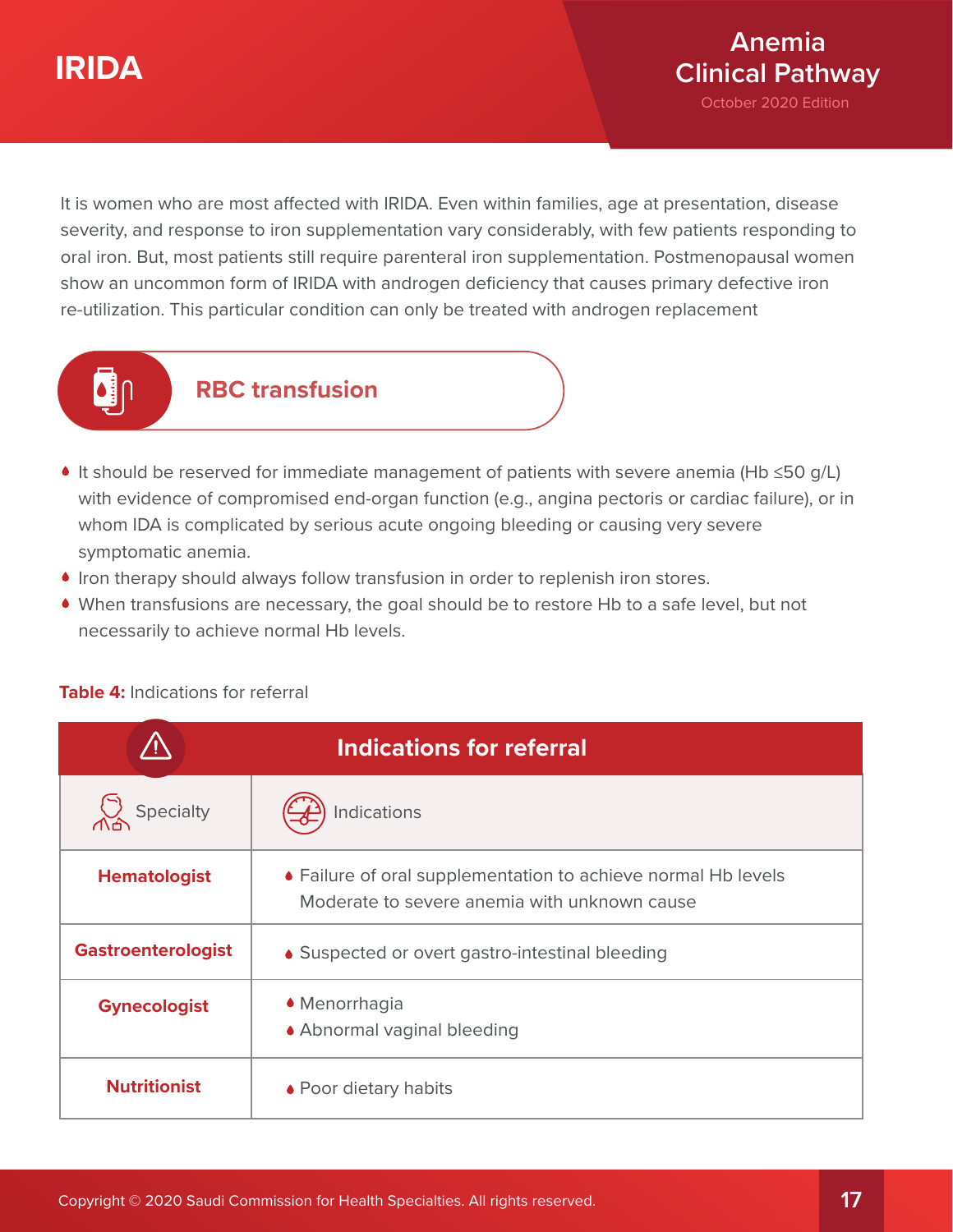# **KEY RECOMMENDATIONS FOR PRACTICE**

## **Table 5:** Key recommendations for practice

| <b>Key recommendations for practice</b>                                                                 |                 |  |
|---------------------------------------------------------------------------------------------------------|-----------------|--|
| Clinical recommendation                                                                                 | Evidence rating |  |
| Measurement of serum ferritin level is the most accurate<br>test for diagnosing IDA.                    | C               |  |
| All pregnant women should be screened for IDA.                                                          | C               |  |
| All adult men and postmenopausal women with IDA<br>should be screened for gastro-intestinal malignancy. |                 |  |
| Screening serology for celiac disease should be considered<br>for all adults, especially men, with IDA. |                 |  |

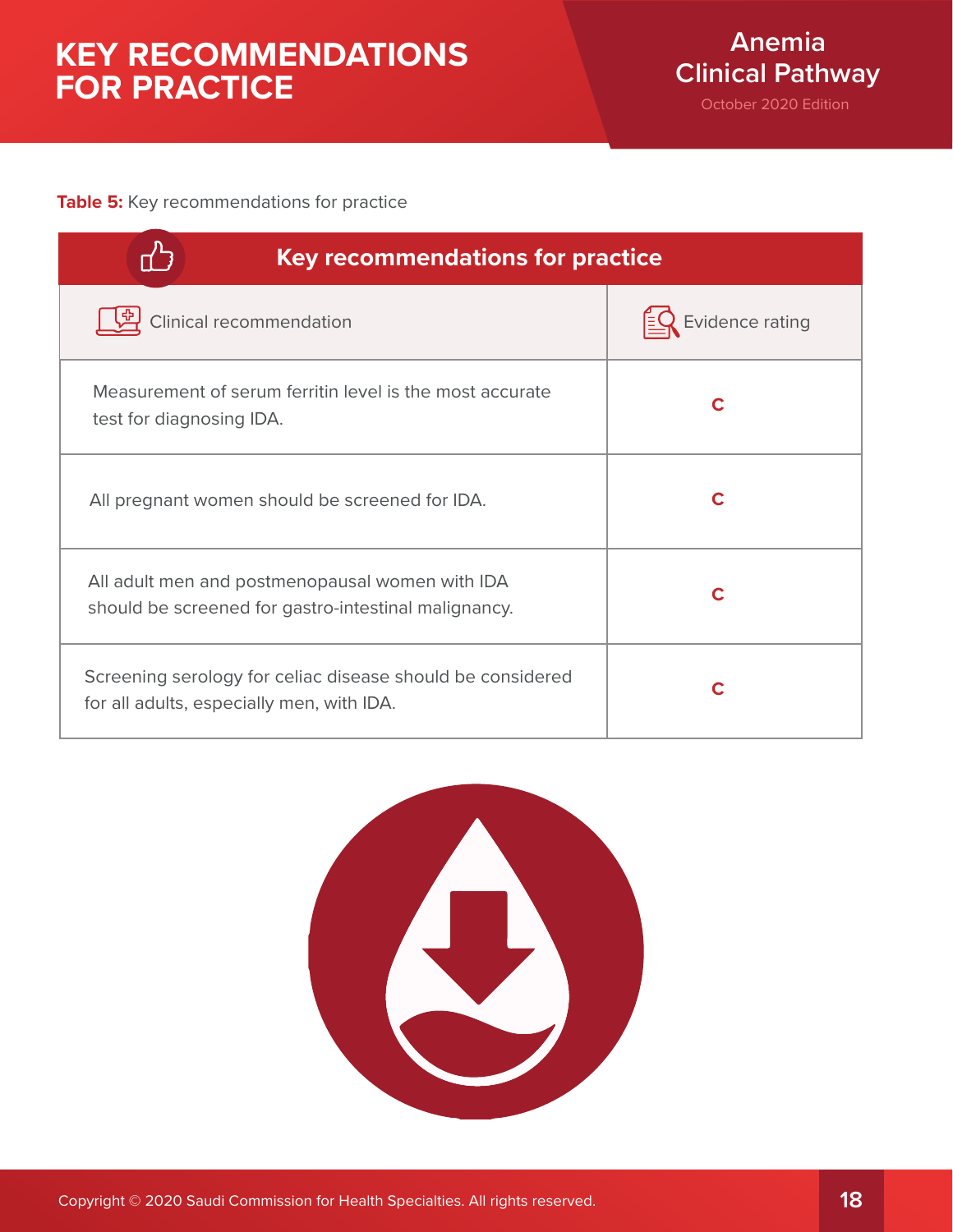



**Case 01**

**A 25-year-old female patient was found to have low Hb on routine testing. She had no symptoms of anemia but had history of poor dietary habits. She had a normal menstrual cycle. Physical examination revealed severe pallor and pulse rate of 90 beats per minute.**

#### **Investigations**

CBC showed normal WBC and RBC counts, Hb was 75 g/L, MCV and MCH were low, platelet count was  $550 \times 109/L$ , and serum ferritin level was 8  $\mu q/L$ . The patient was diagnosed as a case of IDA and was started on oral iron (Ferose 100 mg twice daily). She was instructed to take iron tablets on an empty stomach for better absorption.

Six weeks later, the patient was re-evaluated. She had tolerated oral iron very well without significant side effects, her Hb had improved to 103 g/L, and her platelet count was  $354 \times 109$ /L. She was advised to continue oral iron.

Four months later, her CBC showed Hb of 122 g/L, platelet count of 325 × 109/L, and serum ferritin of 31.5 µg/L. The oral iron dose was decreased to once daily. Six months later, her CBC showed normal.

Hb level and platelet count, serum ferritin was 40.5 µg/L, but MCV and MCH were still low, with mild erythrocytosis. Hb electrophoresis was performed and showed elevated Hb A2 at 4%.

Therefore, the patient was diagnosed with beta-thalassemia minor with IDA, which had been corrected.

She was referred to a clinical dietician for instructions regarding improving dietary habits.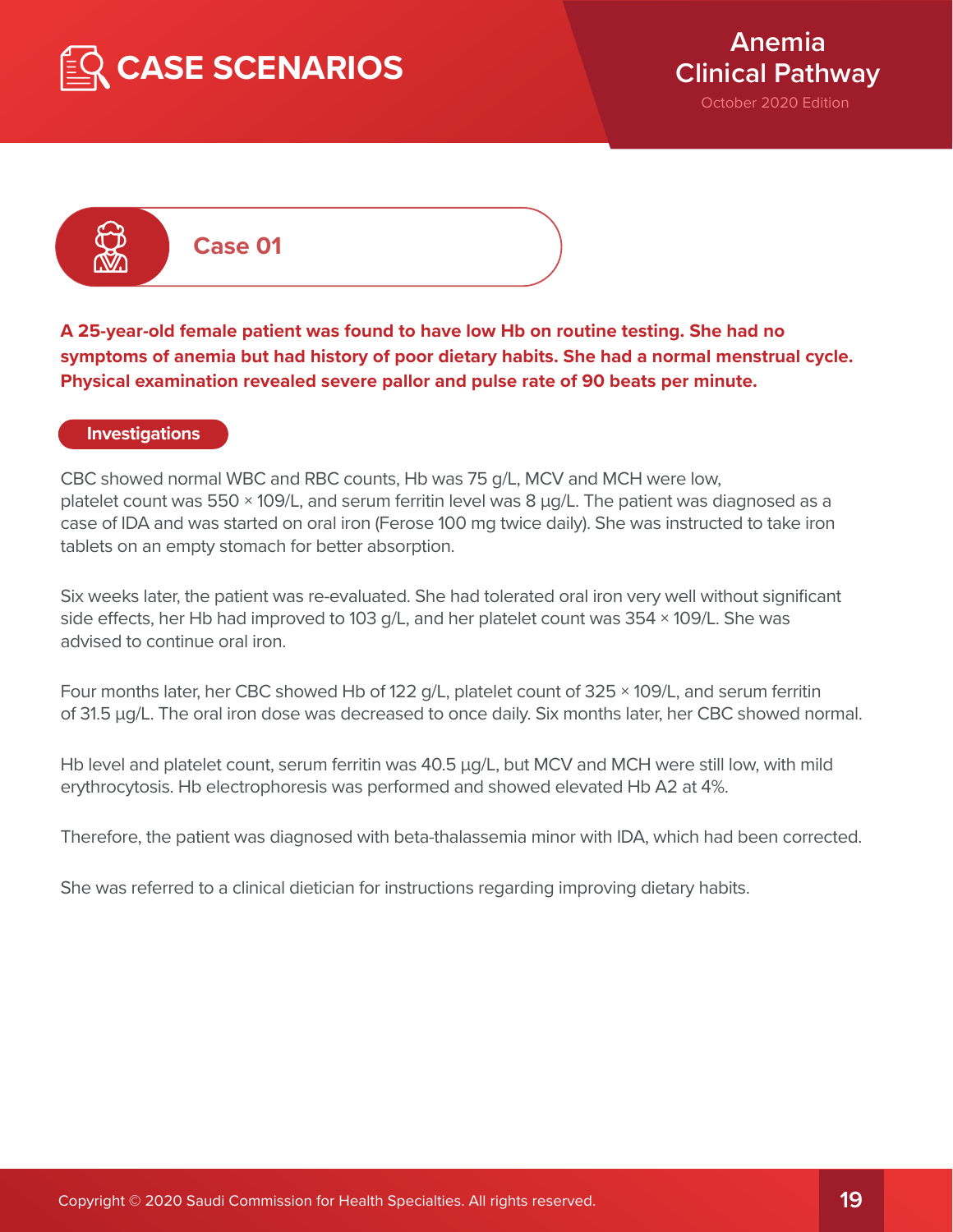



# **Case 02**

**A 31-year-old female patient was found to have anemia but was asymptomatic. She had history of poor dietary habits. By direct detailed questioning, it was found that she had menorrhagia (heavy bleeding during the first 3 days of menstruation, with large clots). Physical examination was unremarkable.**

#### **Investigations**

The WBC count was normal, Hb was 87 g/L, and platelet count was 430 × 109/L. Serum ferritin level was 5 µg/L. She was diagnosed as a case IDA and was started on oral iron twice daily. She was instructed to take iron tablets on an empty stomach and abstain from coffee and tea at least 2 hours before and after taking oral iron.

Four weeks later, her CBC showed Hb level of 90 g/L and platelet count was elevated at 450 × 109/L. The patient stated that she stopped taking oral iron because of constipation.

Because of side effects of oral iron and persisting heavy menstrual flow, she was placed on IV iron and was referred to the gynecology clinic.

Four months later, her CBC showed Hb of 129 g/L and ferritin of 165 µg/L.

One year later, she was found to be anemic with Hb of 95 g/L and ferritin of 15 µg/L. She admitted to not attending gynecology clinic, and she was still having heavy menstrual flow. She was restarted on IV iron and was referred again to the gynecology clinic. Six months later, her CBC showed Hb of 123 g/L, menorrhagia had improved, and she had started to change her dietary habits.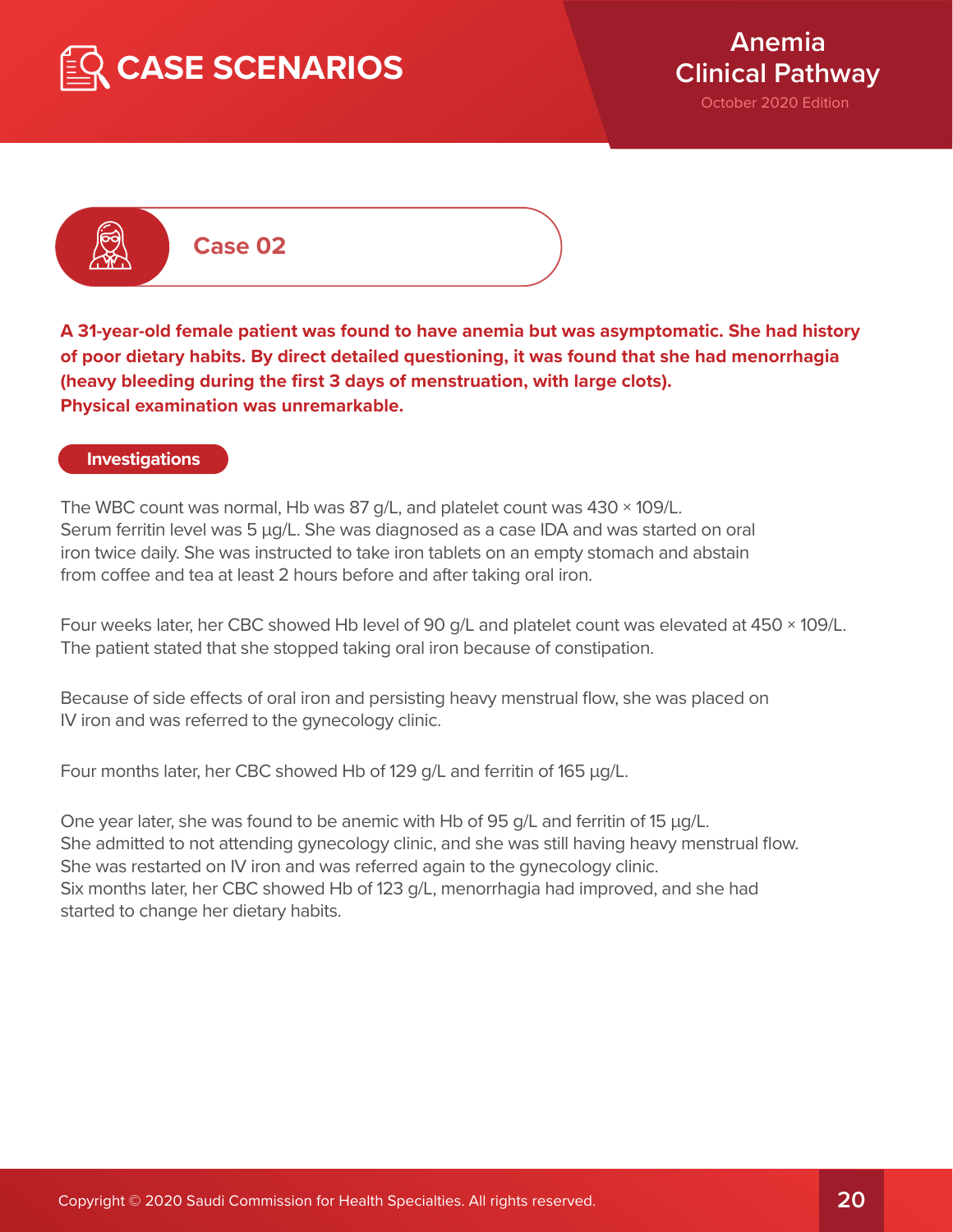



# **Case 03**

**A 60-year-old male patient presented with periodic palpitations and was found to be anemic. He is known to be diabetic and hypertensive on treatment and with good control. He denied any history of blood loss. No history of melena. Physical examination was remarkable for pallor only.**

#### **Investigations**

His CBC showed normal WBC, Hb was 95 g/L, and platelet count was normal. His serum ferritin level was 56.7 μg/L. ESR and CRP were requested and both were elevated at 70 mm/hour and 65 mg/L respectively. Occult blood test for stool was requested, and he was started on oral iron replacement.

Four weeks later, patient was re-evaluated. He was asymptomatic and tolerating oral iron. His Hb was 115 g/L, and stool was positive for occult blood in 3 samples. He was referred to gastroenterology unit, and colonoscopy was performed, which revealed a colonic mass. Biopsy and histology of the mass proved it to be colon cancer. The patient was referred to general surgery unit for surgical treatment.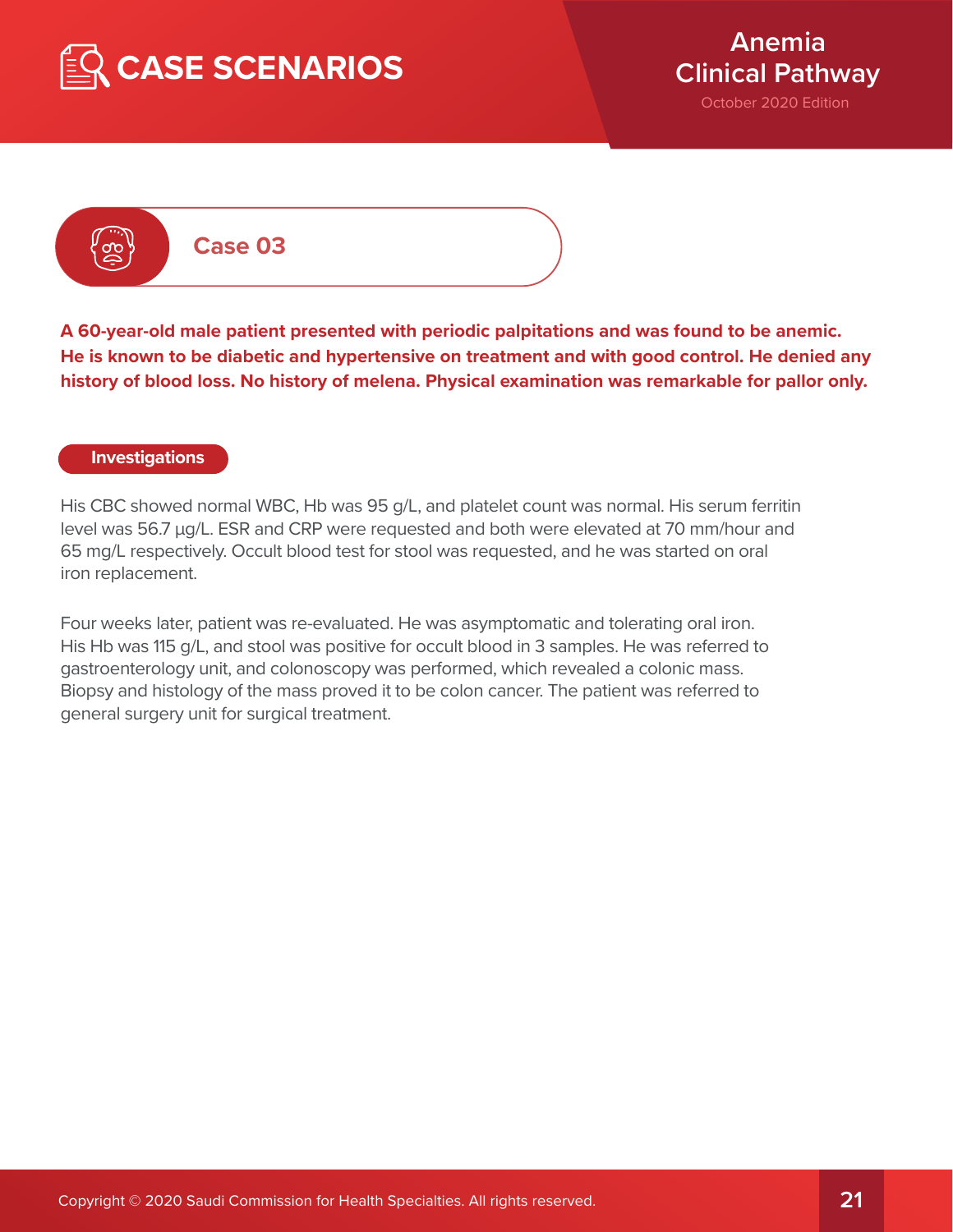# **MACROCYTIC ANEMIA**

# **Anemia Clinical Pathway**

October 2020 Edition

### **Figure 3: Algorithm for the management of macrocytic anemia**



MCV, mean corpuscular volume; MCH, mean corpuscular hemoglobin; CBC, complete blood count; LFT, liver function test; Hb, hemoglobin; eGFR, estimated glomerular filtration rate; PBS, peripheral blood smear.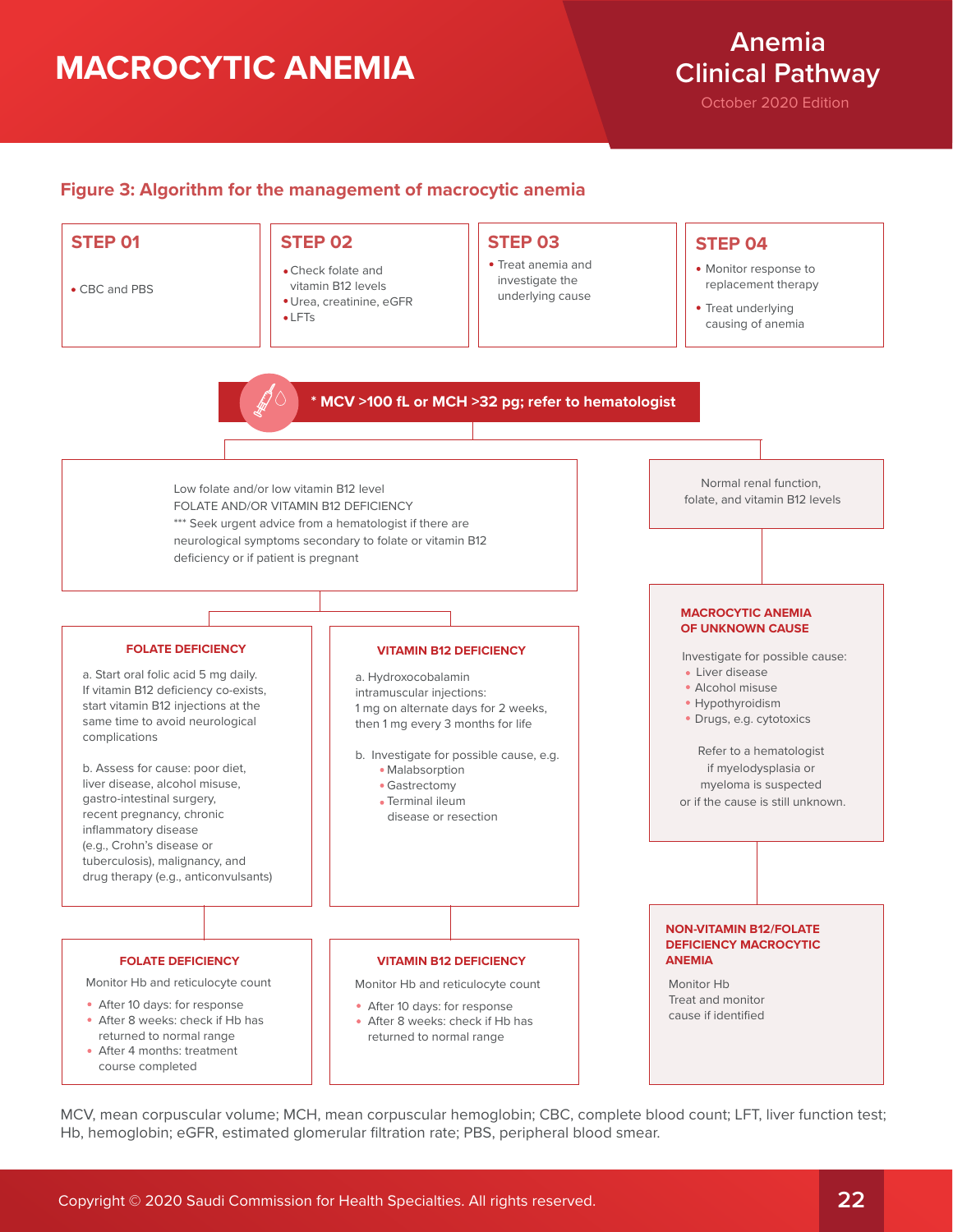# **Anemia Clinical Pathway**

October 2020 Edition

# とこ

# **GUIDELINES FOR THE DIAGNOSIS AND TREATMENT OF COBALAMIN (VITAMIN B12) AND FOLATE DEFICIENCY**

# **Introduction**

Vitamin B12 and folate levels should always be assessed together due to their close metabolic relationship. Low intake or poor absorption of folate leads to low serum folate level, whereas vitamin B12 deficiency can be due to poor intake of animal products (e.g., vegan diet), low absorption due to various reasons (including low gastric acidity, anti-parietal cell or anti-intrinsic factor antibody (anti-IFAB), pancreatic insufficiency, and diseases of the terminal ilium), and exposure to nitrous oxide *(for management summary, see algorithm 3*).



# **Folate**

- Sources: green vegetables, nuts, and liver
- ◆ Can be synthesized by gut bacteria
- Store are depleted after 3 months of restriction
- Absorbed in the duodenum and proximal jejunum



## **Vitamin B12**

- Sources: meat and dairy products, but not plants
- Stores are depleted after 3 years of restriction
- Absorbed in the terminal ilium after binding to intrinsic factor from the stomach to form a complex



# **Normal Values for Adults**

- Serum B12: 180–914 ng/L
- Serum folate:  $2-20 \mu g/L$
- RBC folate: 31.7–115.5 nmol/L



## **Differential Diagnoses of Macrocytosis (MCV >100 fL)**

- Alcohol and/or liver disease (especially if macrocytosis is accompanied by thrombocytopenia and anemia is mild or absent)
- Vitamin B12/folate deficiency
- Hypothyroidism
- Hemolytic anemia
- Myelodysplasia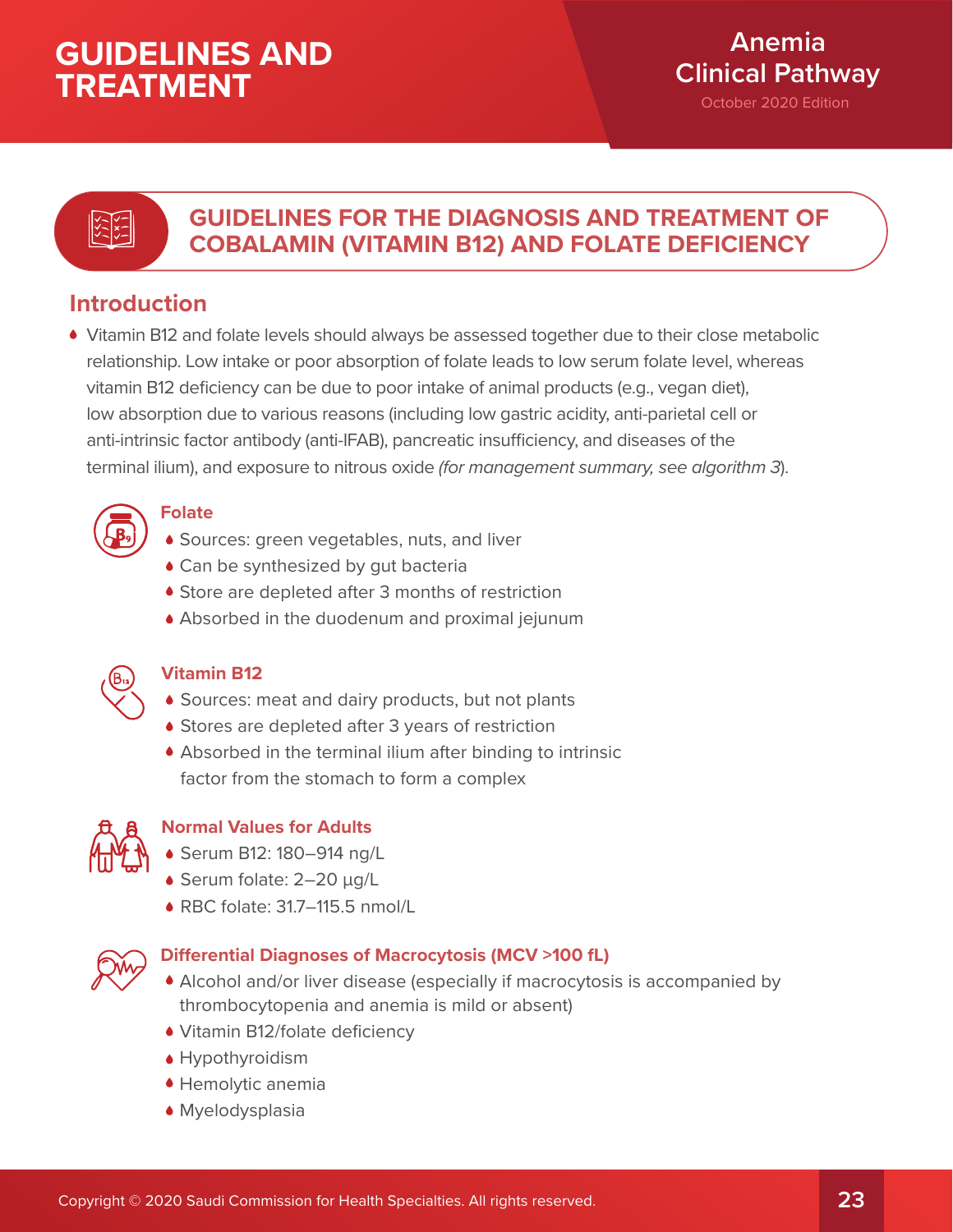

- Drugs, especially anti-metabolites that interfere with DNA synthesis and cell division; for example, hydroxycarbamide, azathioprine, methotrexate, trimethoprim, and zidovudine and other nucleoside reverse transcriptase inhibitor treatments for human immunodeficiency virus infection
- ◆ Aplastic anemia or other causes of bone marrow stress



# **Indications for evaluating vitamin B12 and folate Levels**



## **1. Hematological**

- Either isolated macrocytosis or macrocytic anemia
- Megaloblastic anemia
- Pancytopenia (especially if MCV >120 fL)
- Unexplained anemia



## **2. Neurological or psychiatric**

- Peripheral neuropathy
- Cognitive changes, e.g. dementia
- Optic neuritis



## **3. Gastro-intestinal**

- Possible malabsorptive processes
- Angular cheilosis or sore, beefy red tongue
- Post-gastric and bariatric surgery



# **Diagnostic workup**



### **1. Clinical evaluation for cobalamin and folate deficiency**

Thorough history and physical examination to help identify the cause



## **2. Full blood picture**

- Low Hb
- MCV >100 fL or MCH >32 pg (may be normal initially, or with coexisting iron deficiency)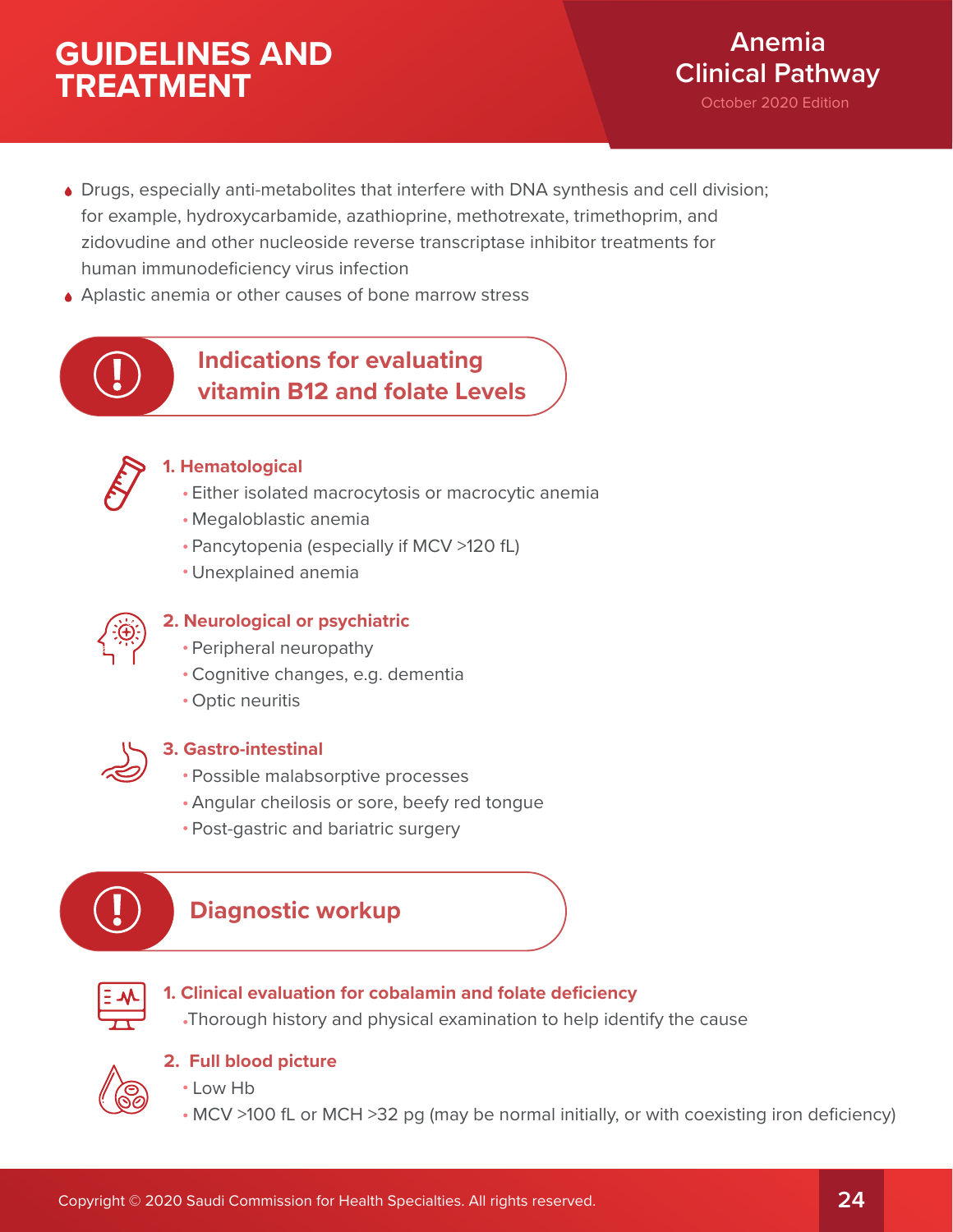# **3. Serum cobalamin assay**

- Currently, it is the standard initial routine diagnostic test. It is done with a widely available, low-cost, automated method.
- The World Health Organization (WHO) recommended levels <150 pmol/L (203 pg/mL) for the diagnosis of B12 deficiency.



## **4. Serum folate**

- Serum folate concentration reflects recent folate status and intake.
- Serum folate level <10 nmol/L (4 ng/mL) is indicative of folate deficiency.



## **5. Red cell folate**

- Red cell folate level helps assess the tissue folate status during the lifetime of red cells and is therefore regarded as an indicator of longer-term folate status when compared with serum folate assay.
- The WHO recommended red cell folate <340 nmol/L (151 ng/mL) for the diagnosis of folate deficiency.



# **Investigation of the cause of cobalamin deficiency**

## **1. Anti-intrinsic factor antibodies (anti-IFABs)**

 If positive, the test has a high positive predictive value. (95%; i.e., high specificity) for pernicious anemia. Negative IFAB assay does not, however, rule out pernicious anemia (hereafter referred to as Ab-Neg PA).

## **2. Gastric anti-parietal cell antibodies**

This assay has low specificity for pernicious anemia, despite being positive in 80% of cases.

## **3. Thyroid function tests and anti-thyroid antibodies**

## **4. Test for celiac disease**

Tissue transglutaminase-IgA assay (tTG-IgA)

## **5. Tests for generalized malabsorption (if symptoms are suggestive)**

 These include serum calcium, vitamin D, folate, and ferritin levels. We recommend that fecal tests, such as fecal fats and elastase, should only be requested by a gastroenterologist.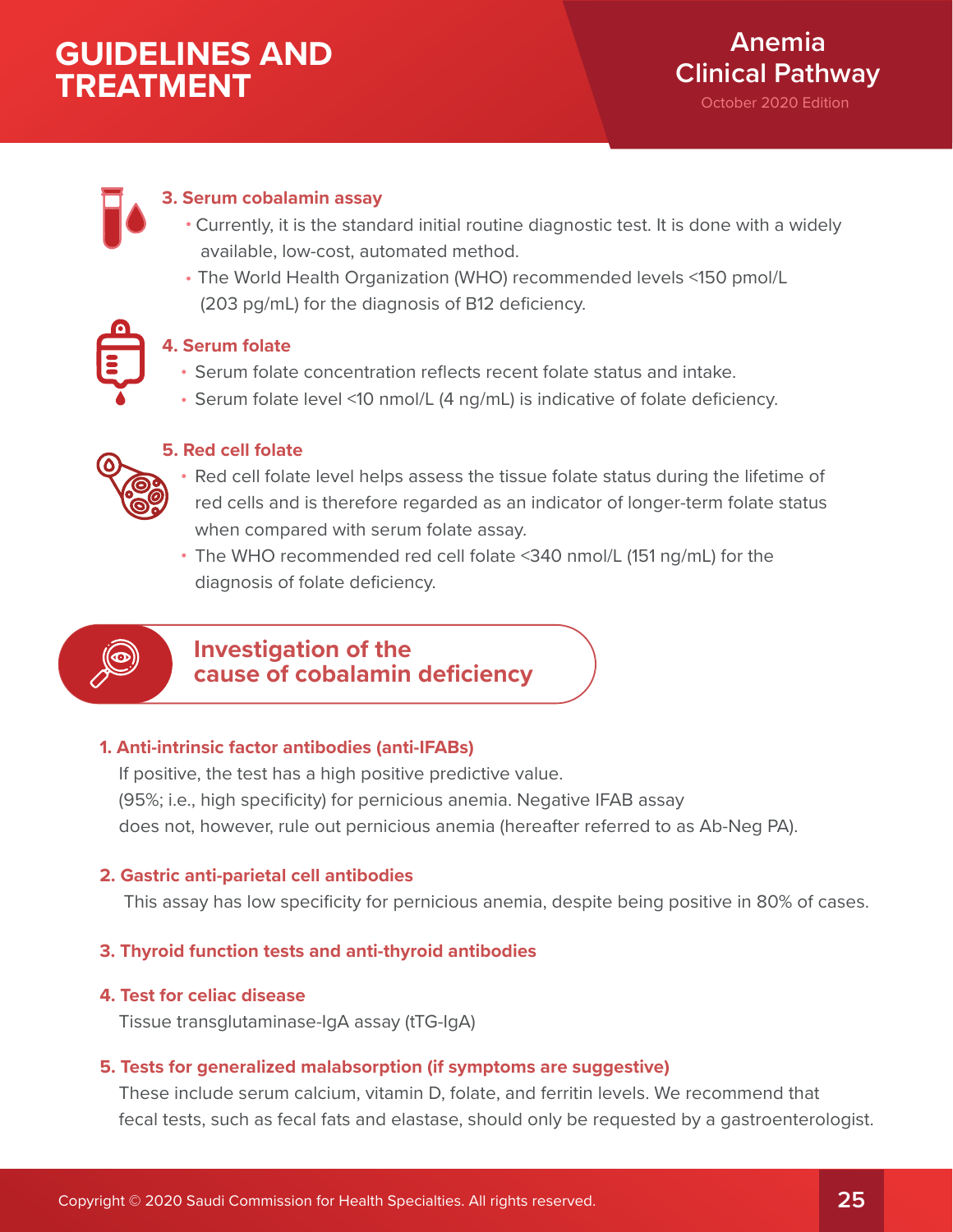## **6. Schilling test**

This is designed to provide objective evidence of some form of vitamin  $B_{12}$  malabsorption (part 1) and whether the malabsorption can be corrected with additional oral intrinsic factor (part 2) or after a course of antibiotic therapy (part 3). The test is very rarely performed these days because of its high cost and the difficulty in sourcing the radioactively labeled cobalamin used in the test.



# **Treatment of cobalamin (vitamin B12) deficiency**

### **General rules**

- Oral administration of cobalamin is effective only in situations of low dietary intake.
- In most conditions, intramuscular (IM) or deep subcutaneous (SC) administration in patients with bleeding disorders or on anticoagulation is preferred.

### **Parenteral administration**

- Hydroxocobalamin has replaced cyanocobalamin as the therapeutic form as the former is retained in the body for a longer period.
- Several regimens have been recommended.
- We recommend 1 mg hydroxocobalamin IM (or deep SC) injections every other day for 2 weeks, followed by 1 mg q1–3 months.

## **Oral supplements**

- Advantages of oral supplementation include ease of administration and low cost.
- The effectiveness of oral therapy may be compromised if a malabsorptive condition is the cause of the deficiency.
- Dosing is 1 mg/day.



# **Treatment of folate deficiency**

- The cause of the deficiency determines the dose of folic acid necessary for treatment.
- Start by administering B12, 1 mg IM once, and then start folic acid 5 mg per oral (PO) daily (requirement is 0.5–1 mg/day).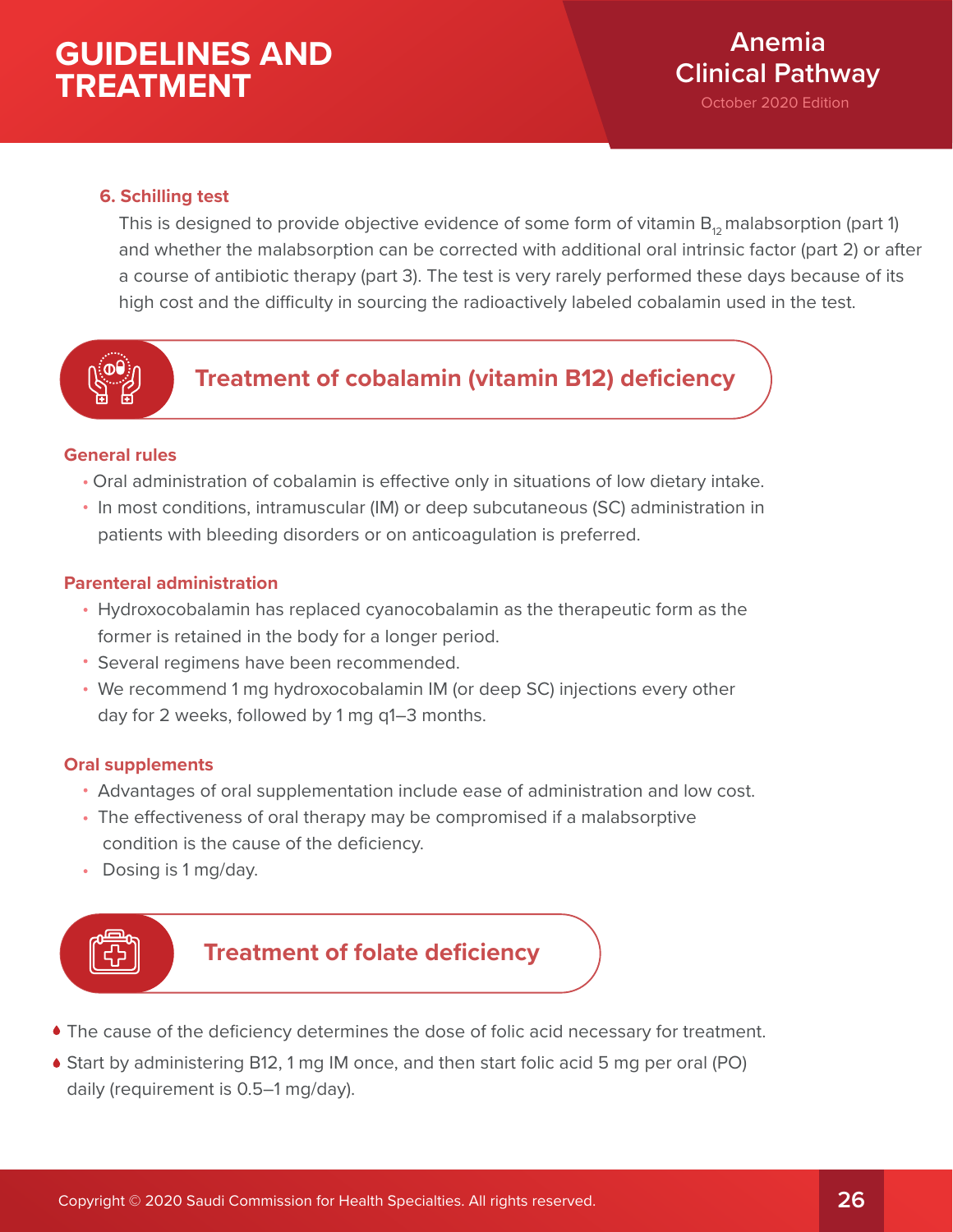- For treatment of folate-deficient megaloblastic anemia (due to dietary insufficiency, pregnancy, or antiepileptics), 5 mg of folic acid is administered daily. In pregnancy, it is continued until term.
- For chronic hemolytic states and renal dialysis, the suggested prophylactic dose is 5 mg daily.



# **Monitoring of response to therapy**

- The duration of therapy for pernicious anemia patients will be lifelong, while for those with food malabsorption, it will be until the underlying condition is corrected.
- Response should be monitored with reticulocyte counts, serum lactate dehydrogenase (LDH), and an appropriate increase in Hb levels.
	- After 10 days, clinical and laboratory responses should be assessed.
	- After 8 weeks, Hb level is expected to return to the normal range
	- After 4 months, the treatment course should be completed.
- Annual monitoring of blood cobalamin levels is recommended in patients with non-nutritional cobalamin deficiency.



# **Major reasons for inadequate response to therapy**

### **1. Inadequate intake**

- a .The patient is not taking the supplements.
- b. The patient is taking an insufficient dose.

## **2. Inadequate absorption**

- a. Coexisting inflammation
- b. Intestinal mucosal disorders (e.g., celiac disease and inflammatory bowel disease)
- c. Impaired gastric acid secretion (which may be due to use of proton pump inhibitors)
- d. *Helicobacter pylori* colonization

## **3. Coexisting conditions interfering with bone marrow response**

- a. Superimposed infection, inflammation, malignancy, or renal failure
- b. Concomitant iron deficiency
- c. Coexisting primary bone marrow disease or suppression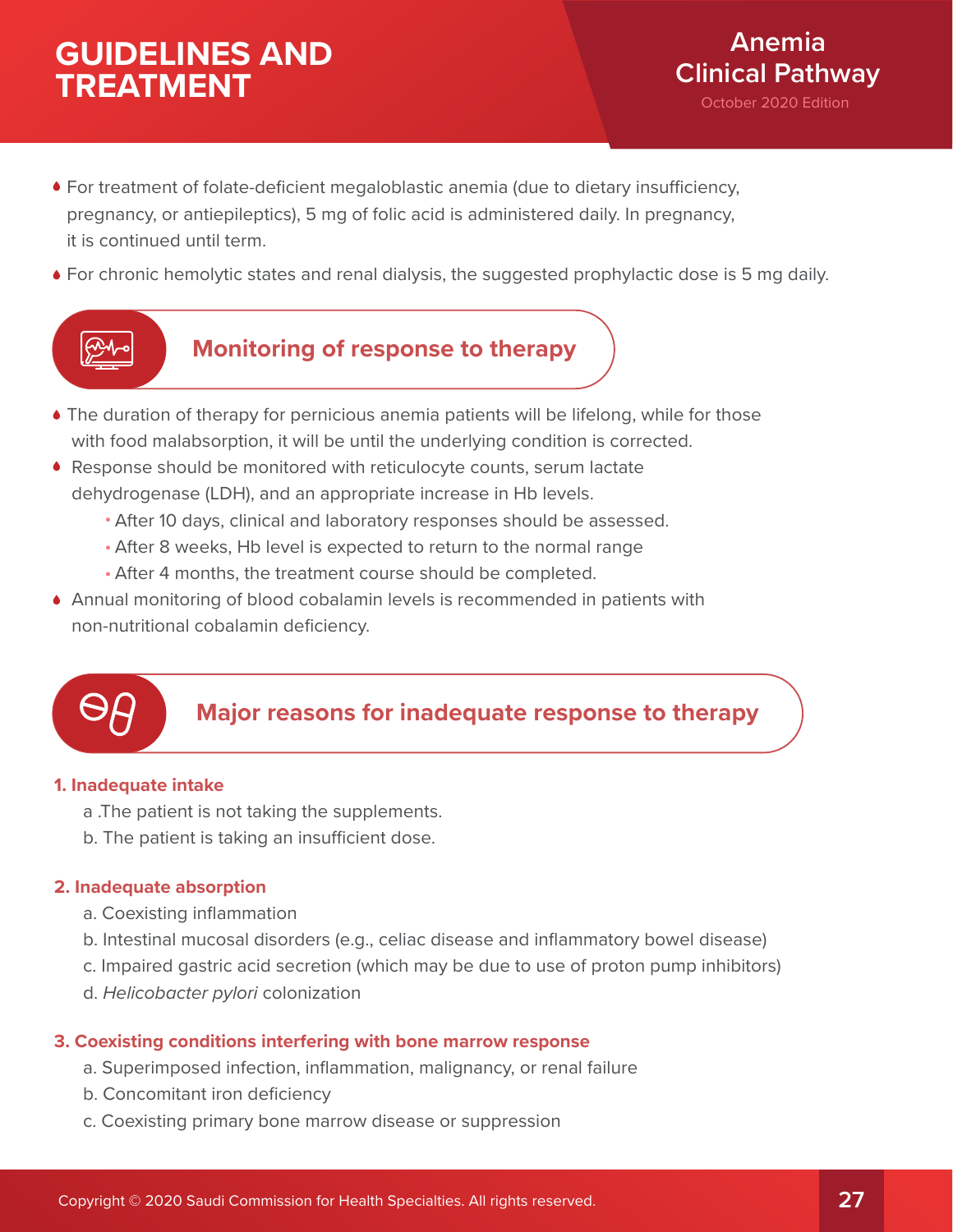

# **Patient education**

- The prognosis, duration of therapy, and significance of monitoring response must be explained clearly to patients, especially those who will need lifelong therapy.
- Vegetarians, particularly strict vegans, should be advised for dietary alterations or oral supplementation.
- Dietary recommendations for foods rich in folate and vitamin B12 should be given.

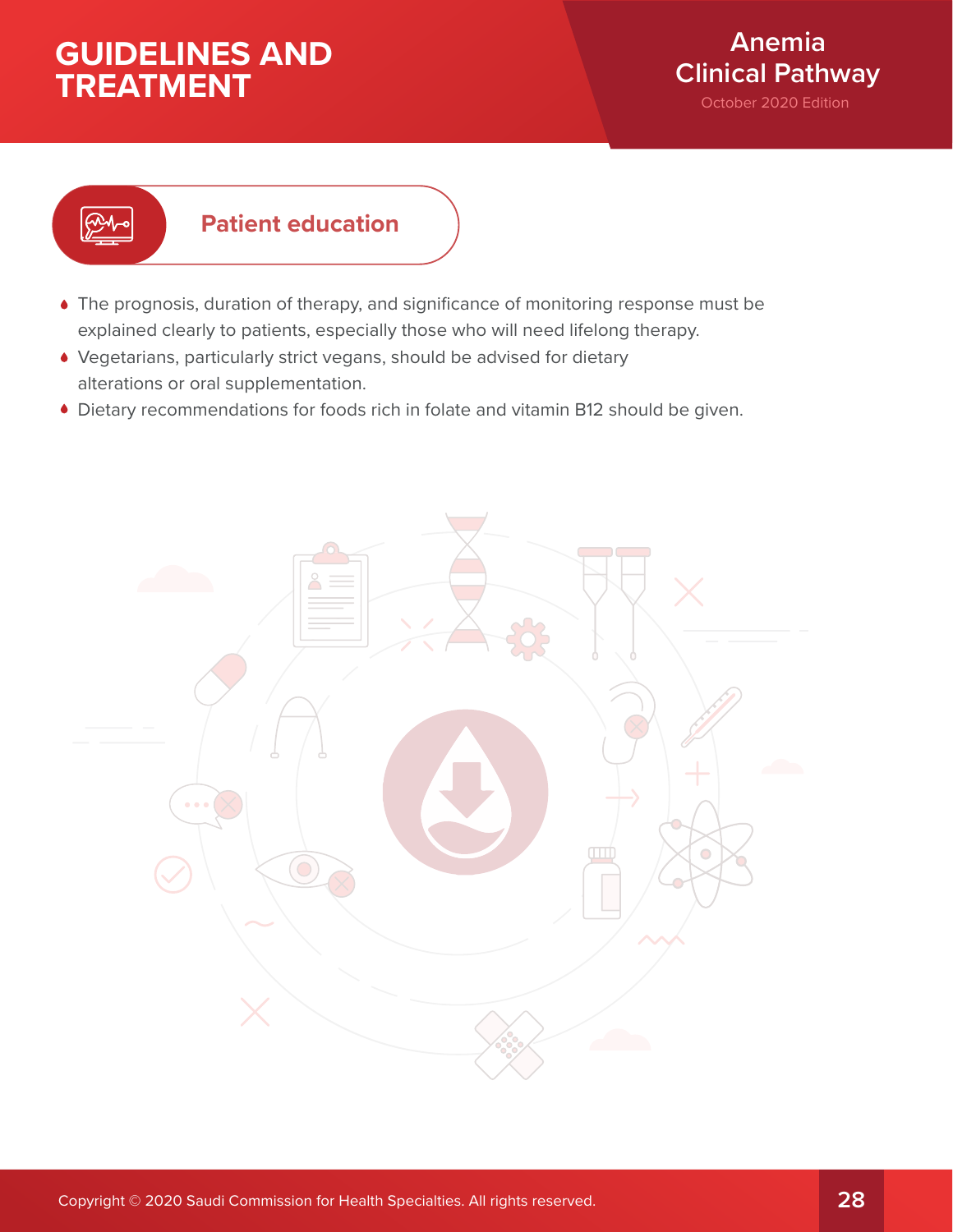



**Case 01 (vitamin B12 deficiency)**

**A 55-year-old man of African descent presented to our hospital with a history of repeated falls, postural dizziness, progressive fatigue, and generalized weakness over the course of three months. His medical history was unremarkable. He was not taking any medications, and he denied smoking or alcohol consumption. He had no significant family history of any illness.**

#### **Examination**

He was afebrile, blood pressure was 94/55 mmHg without postural change, and his pulse was 89 beats/min. His neurological examination revealed an unstable, wide-based, ataxic gait. His sensory modalities were grossly preserved. His systemic examination results were unremarkable.

#### **Investigations**

CBC revealed Hb of 61 g/L, MCV of 100 fL, thrombocytopenia of 87 × 109/L, and leukopenia of 2.8 × 109/L. Peripheral blood smears demonstrated hypersegmented neutrophils and schistocytes. His serum vitamin B12 level was decreased at 22 ng/L (180–914 ng/L), and his serum LDH level was elevated at 1,135 U/L. The patient's iron studies, folate, thyroid-stimulating hormone, liver enzymes, fibrinogen, serum protein electrophoresis, tTG-IgA, Hb A1c, coagulation panel, electrolytes, and serum creatinine assay results were all within normal limits. Anti-IFABs were detected. His blood type was B+.

Computed tomography of the head showed mild cerebral atrophy. Mild cerebral atrophy along with increased signal intensity throughout the dorsal aspect of the cervical and thoracic spine was established with magnetic resonance imaging. This was consistent with symptoms of vitamin B12 myelopathy.

The diagnosis of severe vitamin B12 deficiency secondary to pernicious anemia was established based on low serum vitamin B12 level and the presence of anti-IFABs.

#### **Treatment course**

Daily IM injections of vitamin B12 at 1 mg were initiated for the patient for one week, followed by weekly injections for the next four weeks together with folic acid 5 mg PO daily. He was subsequently prescribed monthly injections of vitamin B12 for continued use until prescribed otherwise.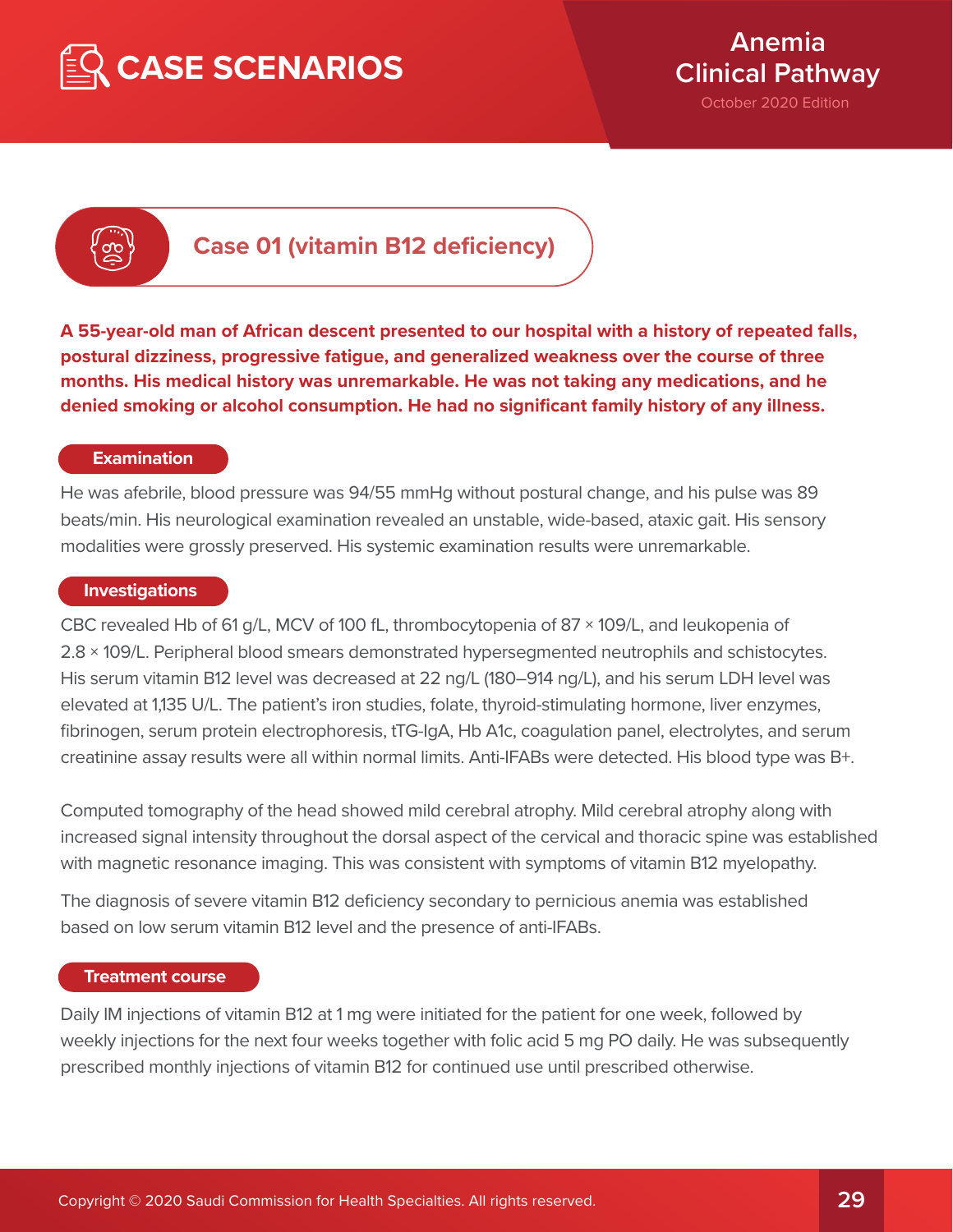



**Case 02 (folate deficiency)**

**A 60-year-old woman with general pancytopenia was admitted to the hospital for investigation. She gave a history of increasing fatigue and paraesthesia in the hands and feet over the last six months. Her surgical history included a gastric bypass 20 years ago. She does not smoke or drink alcohol.** 

#### **Examination**

The patient appeared pale and obese in the abdominal area, with a body mass index of 31 kg/m<sup>2</sup>. Her respiratory rate was rapid at 27 breaths/min. Her blood pressure was 130/78 mmHg and heart rate was 94 beats/min. Blood vessels of the extremities had diminished pulses bilaterally, which may be the cause of her paresthesia. She had hypoactive bowel sounds. Otherwise, her systemic examination was unremarkable.

#### **Investigations**

CBC revealed Hb level of 86 g/L with MCV of 130 fL, thrombocytopenia of 125 × 109/L, and leukopenia of 3.2 × 109/L. Peripheral blood smear revealed hypersegmented neutrophils; serum vitamin B12 was 11 ng/dL; folate was 3.2 ng/dL; methyl-malonic acid was 0.75 mmol/L; and anti-parietal cell antibodies and anti-IFABs were negative.

The patient was diagnosed with B12 and folate deficiency with megaloblastic anemia secondary to gastric bypass and malabsorption combined with probable deficient dietary intake.

#### **Treatment course**

She was administered daily IM vitamin B12 at 1 mg, together with 5 mg PO folic acid for one week, followed by weekly vitamin B12 injections and PO folic acid for the next four weeks. She was subsequently prescribed monthly injections to be continued with folate supplements of 5 mg weekly, until laboratory values of folate and vitamin B12 were normal. Nutritional counseling was provided.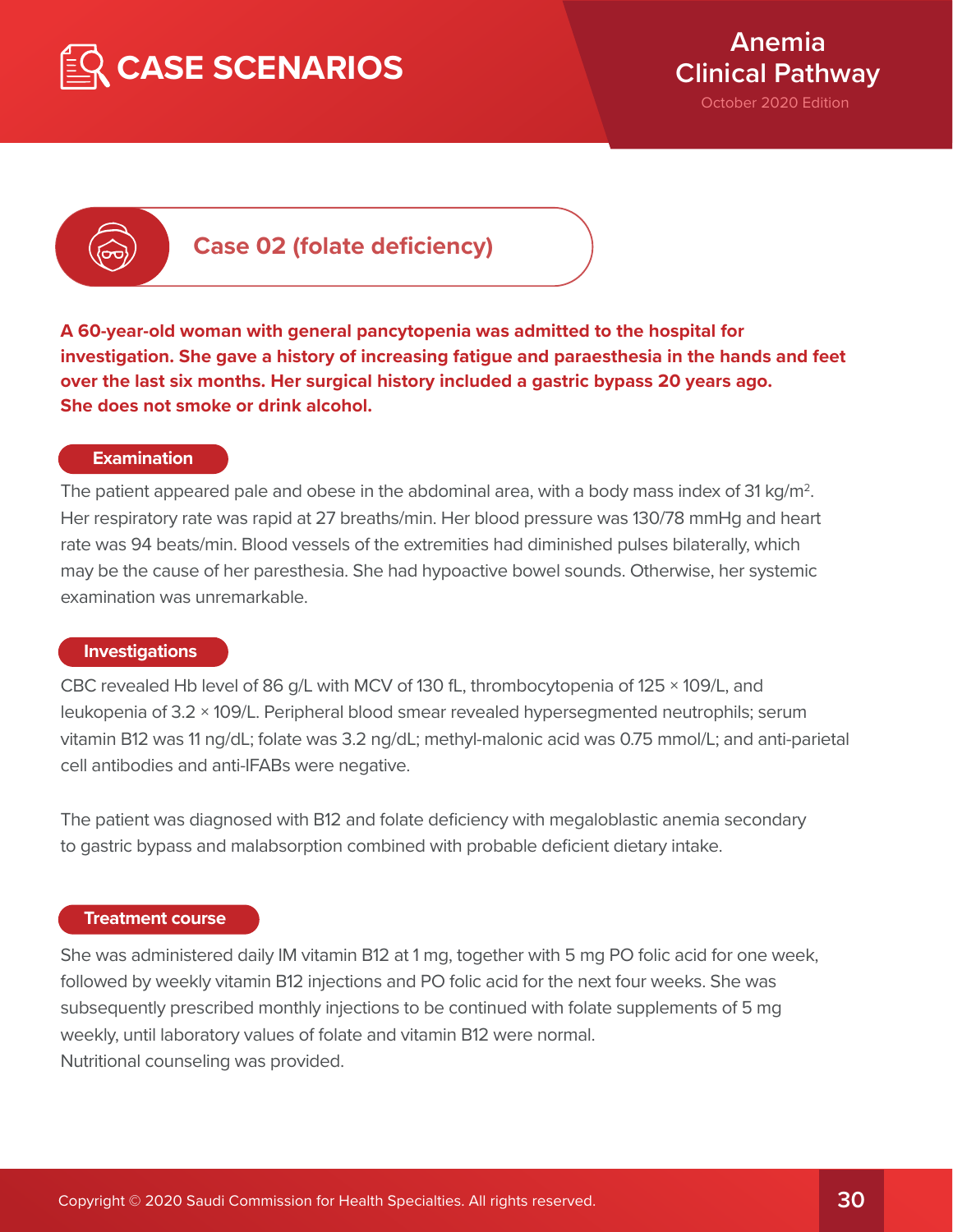# **NORMOCYTIC ANEMIA**

# **Anemia Clinical Pathway**

October 2020 Edition

### **Figure 4: Algorithm for the management of normocytic anemia**

• Check CBC and other tests for evidence of hemolysis

- Iron studies, including ferritin and TSAT
- Check folate and vitamin B12 levels Urea, creatinine, eGFR
- Reticulocyte count, LDH, haptoglobin, and bilirubin

## **STEP 01 STEP 02 STEP 03 STEP 04**

Treat anemia and investigate the underlying cause

- Monitor response to replacement therapy
- Treat underlying causing of anemia (if appropriate)

#### **MCV 80–100 fL, MCH 27–32 pg normocytic anemia**

Low folate and/or low vitamin B12 level FOLATE AND/OR VITAMIN B12 DEFICIENCY \*\*\* Seek urgent advice from a hematologist if there are neurological symptoms secondary to folate or vitamin B12 deficiency or if patient is pregnant

#### **Folate deficiency**

a. Start oral folic acid 5 mg daily. If vitamin B12 deficiency co-exists, start vitamin B12 injections at the same time to avoid neurological complications

b. Assess for cause: poor diet, liver disease, alcohol misuse, gastro-intestinal surgery, recent pregnancy, chronic inflammatory disease (e.g., Crohn's disease or tuberculosis), malignancy, and drug therapy (e.g., anticonvulsants)

Monitor Hb and reticulocyte count

- After 10 days: for response
- After 8 weeks: check if Hb has returned to normal range After 4 months: treatment
- course completed

#### **Vitamin B12 deficiency**

a. Hydroxocobalamin intramuscular injections: 1 mg on alternate days for 2 weeks, then 1 mg every 3 months for life

b. Investigate for possible cause, e.g.

- · Malabsorption Gastrectomy
- Terminal ileum
- disease or resection

#### **Folate deficiency Vitamin B12 deficiency**

Monitor Hb and reticulocyte count

- After 10 days: for response
- After 8 weeks: check if Hb has returned to normal range

#### **Macrocytic anemia of unknown cause**

Normal renal function, folate, and vitamin B12 levels

Investigate for possible cause:

- Liver disease
- Alcohol misuse
- Hypothyroidism
- Drugs, e.g. cytotoxics

Refer to a hematologist if myelodysplasia or myeloma is suspected or if the cause is still unknown

#### **Non-vitamin B12/folate deficiency macrocytic anemia**

Monitor Hb. Treat and monitor cause if identified

MCV, mean corpuscular volume; MCH, mean corpuscular hemoglobin; CBCD, complete blood count and differentials; LFT, liver function test; TSAT, transferrin saturation; Hb, hemoglobin; eGFR, estimated glomerular filtration rate; LDH; lactate dehydrogenase; IDA, iron deficiency anemia; ESA, erythropoietin-stimulating agents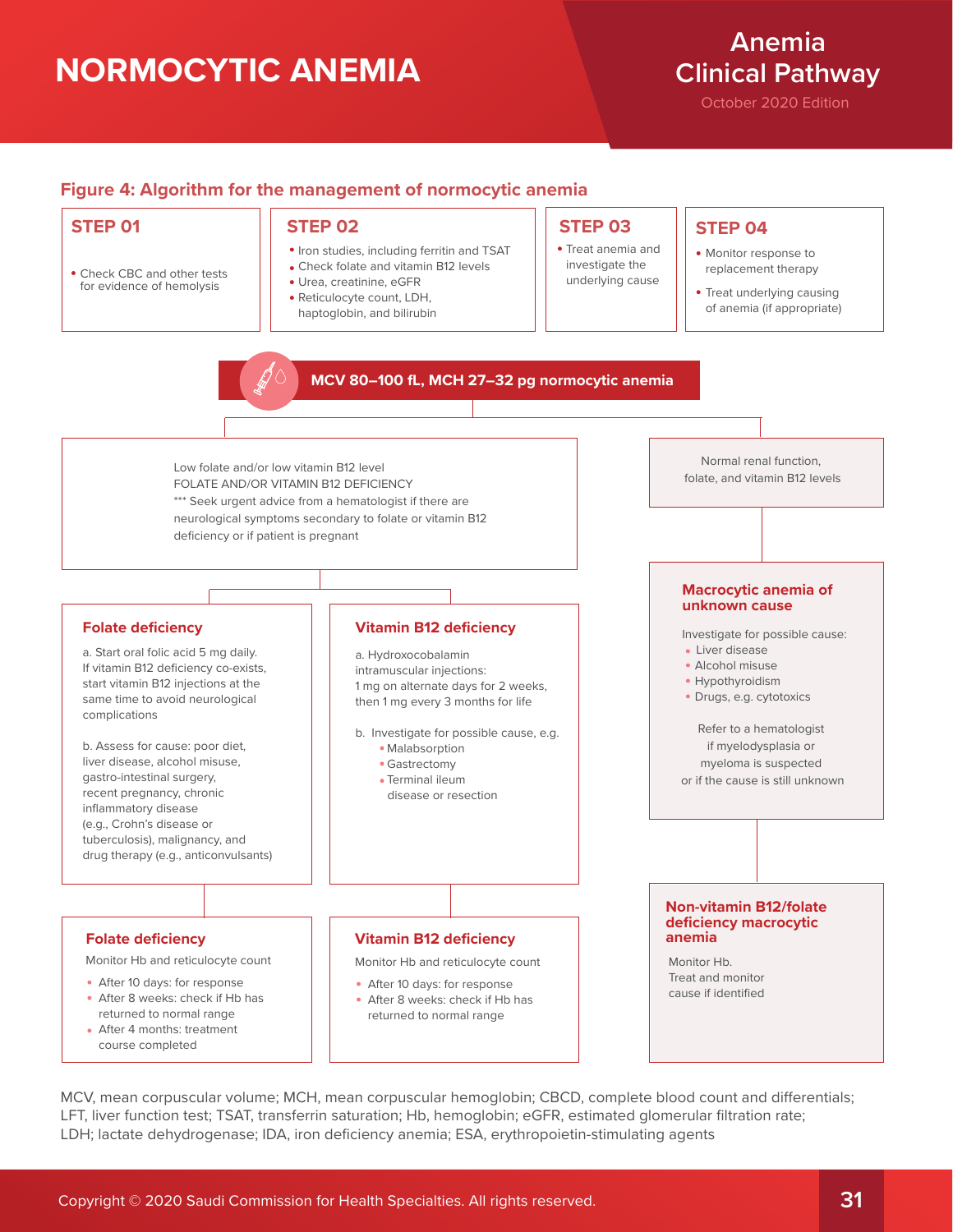# **MANAGEMENT**



# **Management of normocytic normochromic anemia**

The possible etiologies of normocytic normochromic anemia are classified into three:

- 1. Blood loss
- 2. Hemolysis
- 3. Decreased production of RBCs

In most anemias, one of these causes is the dominant factor, although, more than a single cause may play determining roles in certain anemias. For example, pernicious anemia may be attributed to the decreased production of erythrocytes, but hemolysis also contributes significantly to its severity.

## **Investigations**

- Complete blood count and differentials
- Peripheral blood smear
- Renal function test
- Liver function test (LFT)
- **◆ LDH**
- Reticulocyte count
- Serum ferritin
- ◆ Serum vitamin B12 and folate levels
- ESR and CRP

### **Patients should also have thorough**

- Evaluation for blood loss (see microcytic anemia)
- Evaluation for hemolysis
- Evaluation for decreased RBC production

### **Treatment of normocytic normochromic anemia**

- Treatment is individualized and depends on the etiology.
- For combined deficiency (IDA, folate, and/or B12), treat IDA and macrocytic anemia as above.
- For hemolytic anemia, refer to a hematologist.
- For anemia of chronic kidney disease, refer to a nephrologist.
- If decrease production is suspected, refer to a hematologist.